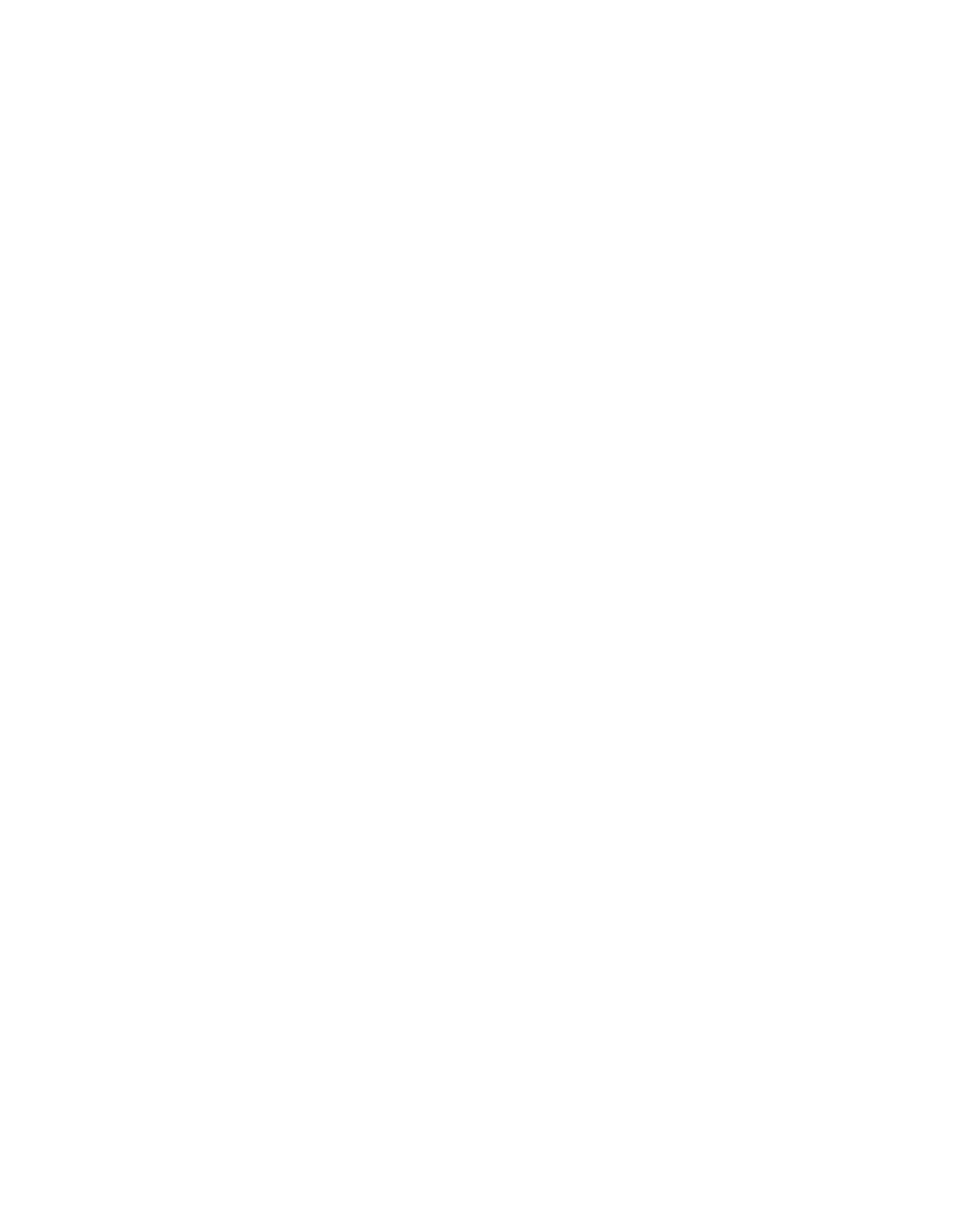*Dangphu Dingphu*: The Origin of the Bhutanese Folktales<sup>"</sup>

*Dorji Penjore*<sup>∗</sup>

#### Abstract

*Bhutan is no more an oral society and its store of oral tradition is depleting fast due to rapid social transformation and proliferation of mass media and modern communication system. There is little government or public effort to study, archive, translate, teach and use folktales. This paper makes a review of the Bhutanese oral tradition and discuses the origins of the Bhutanese folktales in light of major folklore theories. It attempts to promote better appreciation of the Bhutanese folktales through the study of their types, characters, themes, and narrative structure. It ends with a short discussion on its functions, primarily its role in educating children.* 

#### Introduction

 $\overline{a}$ 

Most Bhutanese have grown up listening to folktales at homes and schools, and there are folktales everywhere to know at least one of them. Ironically, it is this ubiquitous nature that very little interest is generated for studying it formally. Bhutan may have been rich in oral tradition (*kha rgyud*) until the 1960s, but recycling the same image today is blinding our sight to that fact that this oral tradition is fast dying. General public apathy, disinterested government, and negligible folklore scholarship do not help the situation. So far the government has stressed the

µ This paper was written for National Colloquium on Intangible Cultural Heritage organized by the National Museum of Bhutan, Paro.

<sup>∗</sup> Researcher, the Centre for Bhutan Studies, Thimphu; correspondence: dorpen71@gmail. com.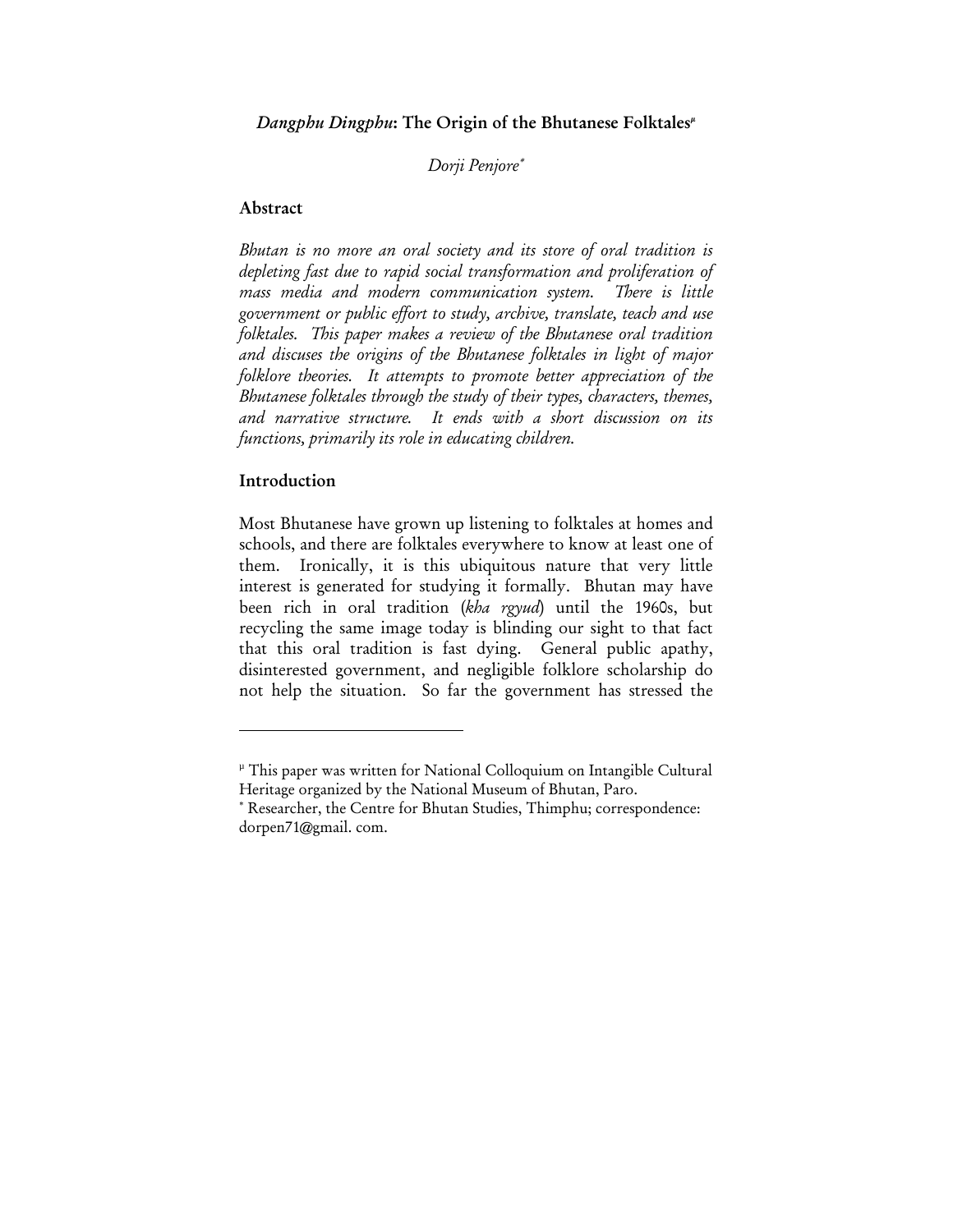importance of folklore but very little has been done to archive and integrate it to the school curriculum. Whatever folklore literature we have today is the direct outcomes of individual effort. For Bhutan whose hallmark of nationhood is founded on cultural identity and Gross National Happiness, folktales are too important. It deserves to be narrated at homes, taught in schools, documented by archivists, studied by scholars, translated into different languages, and above all made into every day part of life.

Awaiting the first systematic study of the Bhutanese folktales, this paper could have benefited from folklore study of Tibet and those Himalayan Tibetan culture areas like Ladakh, Dolpo, Mustang, Manang, Solu-Khumbu, and Yolmo, Sikkim and Tawang. To my knowledge, the folklore scholarships in these areas are at best documentation of folktales in local languages and their translations, similar to Bhutan. This paper is partly based on my fieldwork in Trongsa in 2005 and Zhemgang in 2005 and 2007. Writing about the Bhutanese folktales, and particularly their origins is challenging. The study of folktale is everywhere charged with politics and power to represent and interpret. I will attempt to make preliminary discussion on possible origins (microtheories) of the Bhutanese folktales in relation to existing macrotheories, which I hope will help in better appreciation of our folktales and provide leads for future research. By folktale (*srung*) here is meant all Bhutanese stories which begins with dangphu … dingphu … (*dang phu* … *ding phu* …). I have used the Wyle to transliterate Dzongkha, Khengkha and classical Tibetan words wherever applicable.

Any discussion on the Bhutanese folktales should be placed within larger religious and political contexts in which they were created, narrated, memorised, and adapted. Society may have served as direct inspiration as well as a censure. In the narratives of the state, the term 'folk' or secular (*'jig rten pa* or *mi nag po*) is always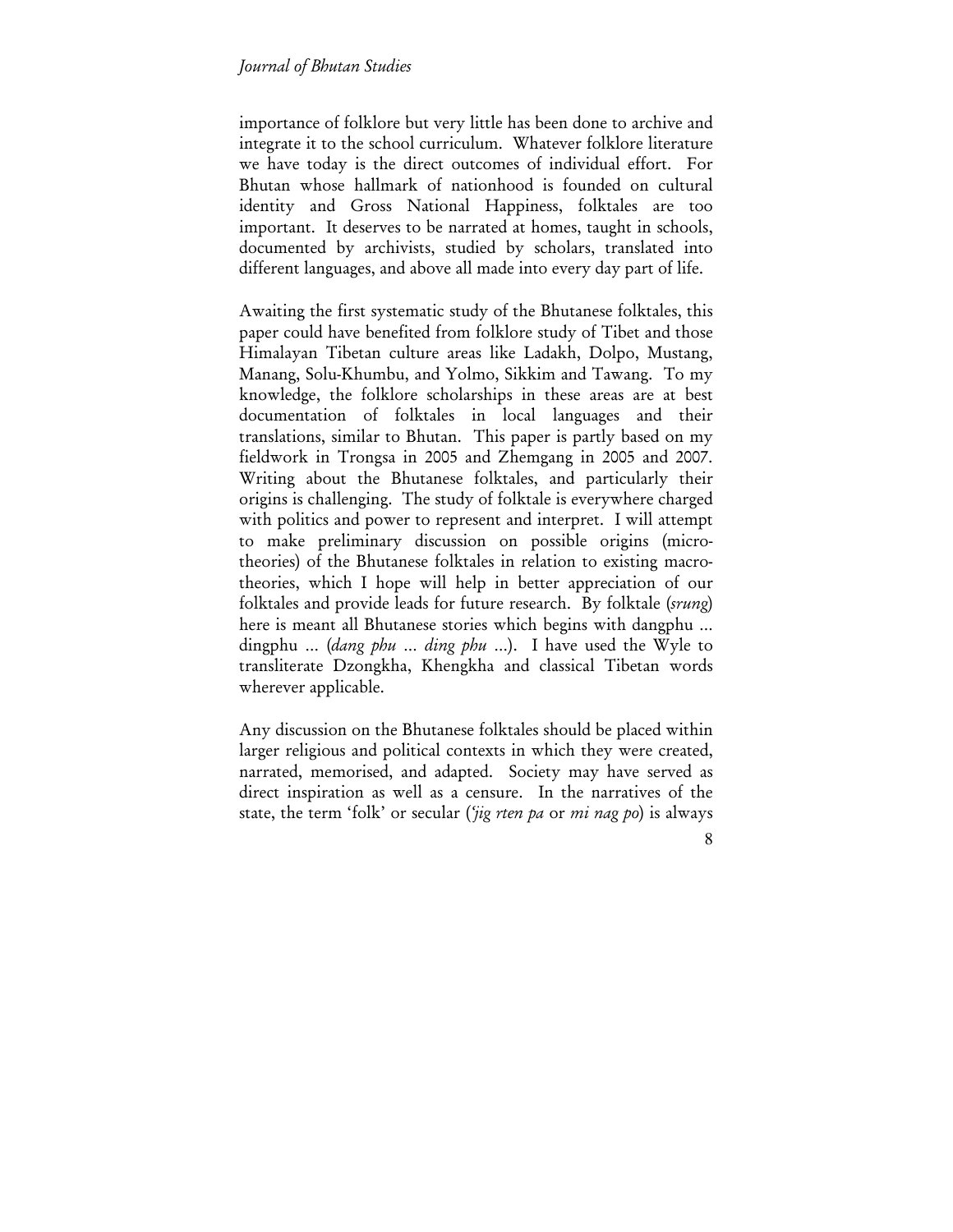differentiated from the Buddha Dharma (*dam chos*). In other words, there is a clear sacred-profane distinction. It is my contention that compared to other societies and culture, Bhutan does not have as many folktales as they are claimed. Of the folktales which have been documented, are being narrated or had been lost, only a fraction could be considered as 'folktales'. The rest were influenced by Buddhism and other factors. During the ecclesiocractic period (1651-1907), Buddhism was the proper subject of the traditional scholarship, and monks neglected secular or worldly matters, particularly those concerning the ordinary people. They not only neglected secular concerns, but discouraged folk beliefs that did not conform to Buddhist values. The monastic culture then enjoyed an exclusive monopoly over the arts, education and government, and shaped popular attitudes and values of the lay community (Aris, 1987). The voices of the common people heard in some of the popular folktales, folksongs, sayings, beliefs, and superstitions are remnants of what had escaped the state censure. The current state of Bhutanese folk art and folk music best explains the monastic culture's trampling of common people's artistic creativity. Except for painted or hanging phalluses, I cannot think of other art or artistic expression of common people since the Buddhist art (*thang ka*) and fresco, and general society suppressed the individual creativity. Even today, a teenager playing a bamboo flute or reed pipe inside the house will be reprimanded to go out because Buddhist ritual music is the proper music. The proper place of folk music and instruments are forests far away from the civilizing centres of Buddhism.

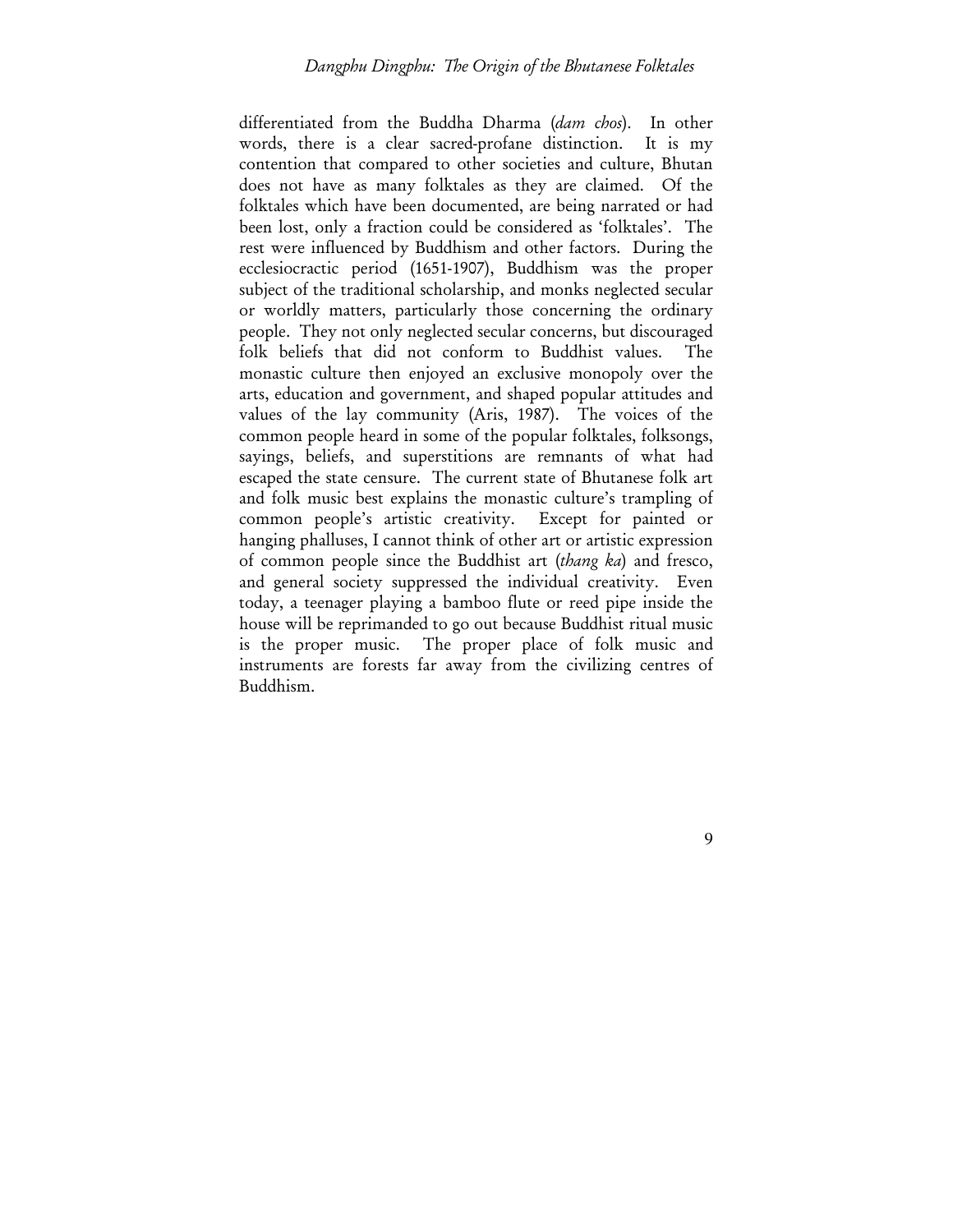## The Survey of Bhutanese oral traditions

I want to begin with a cursory glance at some of the important Bhutanese oral tradition (*kha rgyud*, *gtam rgyud*, *sna rgyud*) which also includes folktales. Where possible some examples, mostly taken from my work, are provided.

| a lo'i glu/srung         | child-lore                             |
|--------------------------|----------------------------------------|
| blo zas                  | ballad                                 |
| chos log                 | the dharma reversed                    |
| dgod bra                 | joke, lit. meaning 'sound of laughter' |
| dpe gtam                 | sayings                                |
| gap tshig                | riddle                                 |
| glu gzhas                | folksong                               |
| gtam                     | legend                                 |
| gtam rgyud               | legend                                 |
| gtsog gtam               | filthy or dirty tales                  |
| ka rtsom                 | acrostic poem                          |
| legs bshad               | aphorisms                              |
| lo rgyud                 | myth                                   |
| 'jig rten pa'i lug tshal | superstition                           |
| slab bya                 | advice                                 |
| srung                    | folktale                               |
| gtsang mo                | quatrain                               |

## a lo'i glu/srung

There is a category of songs sung for children, which I call it *a lo'i glu* or *a lo'i srung*. They are normally sung by adults to children for teaching language, for putting them to sleep or for entertainment. I remember adults singing this child-lore, Acho Lala (The Brother Moon) to children in the evening or at night, usually in the moonlight. In this child-lore, adult assumes the role of Acho Lala. There could many similar child songs, which are slowly dying.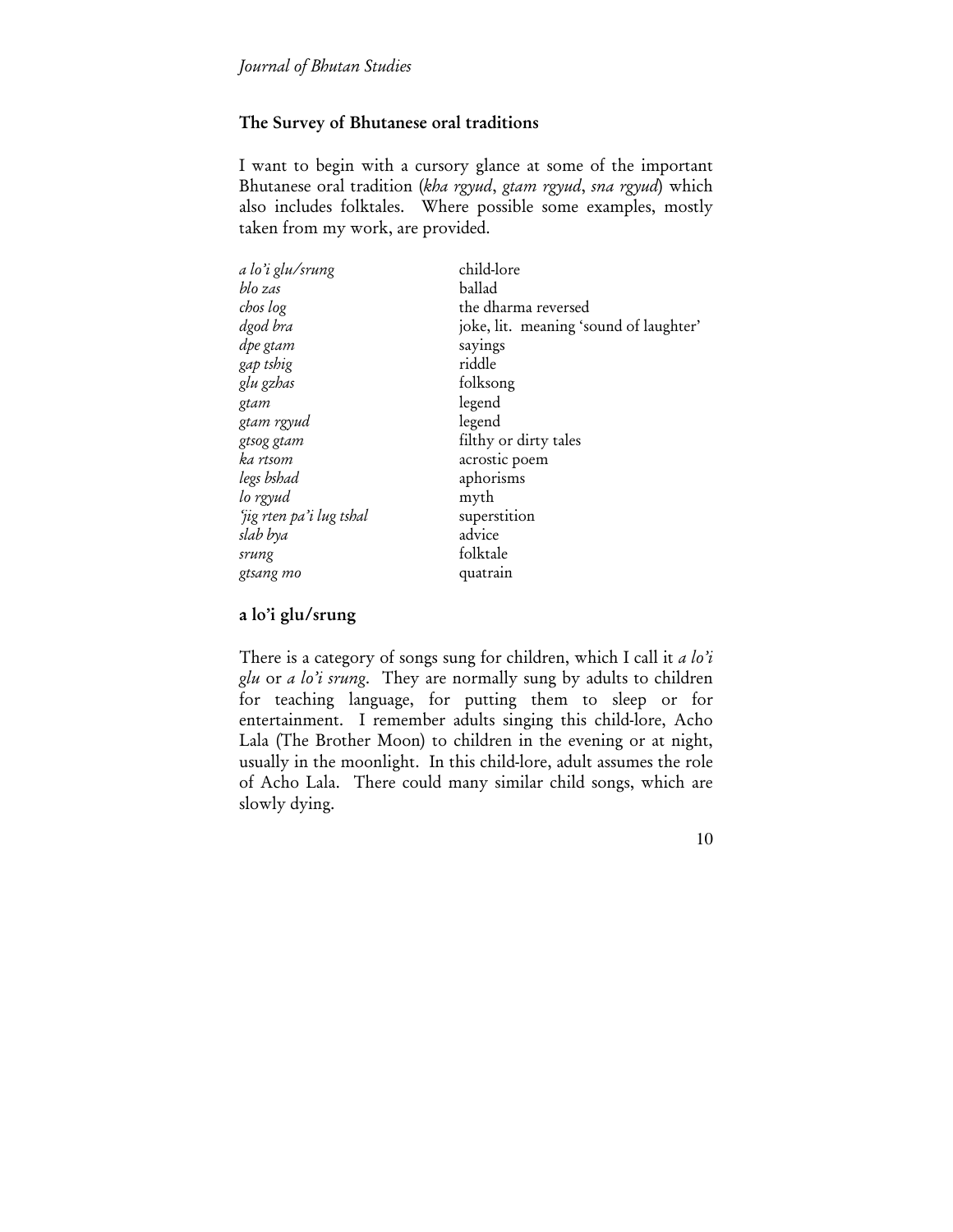# Acho Lala

*a cho la la* Brother Moon! *lang na bleg pa* It was kept on a shelf *lang a ni* Where is the shelf *gami nyum pa* It was burnt by a fire *gami a ni* Where is the fire *khe a ni* Where is water *jasa bari thong pa* It was drunk by an ox *jasa bari a ni* Where is the ox *brag ning ga'i pa* It fell down and died *rod pai khor pa* A flood washed it *bari chu sa* An ox had eaten it *bari a ni* Where is the ox *a shom khrong pa* Maize has been grown *to cham pa* It has been cooked *To a ni* Where is the food *lang na bleg pa* It was kept on a shelf *lang a ni* Where is the shelf

Romanised Khengkha English translation *ma ma shag pa wai le* Give me the left-over food *khe na cho sa* It was put out by water *brag ning ga'i pai deb a ni* Where is the place the ox fell down *rod pai deb ani* Where is the place of the flood *dung mai nyng khrong pa* Artemisia plants have grown over it *dung mai nyung a ni* Where are Artemisia plants *leng tsho ro khor pa* It was taken for ploughing *leng tsho sa'i deb a ni* Where is the ploughed land *a shom a ni* Where are the maize crops *ga mi nyum pa* It was burnt by a fire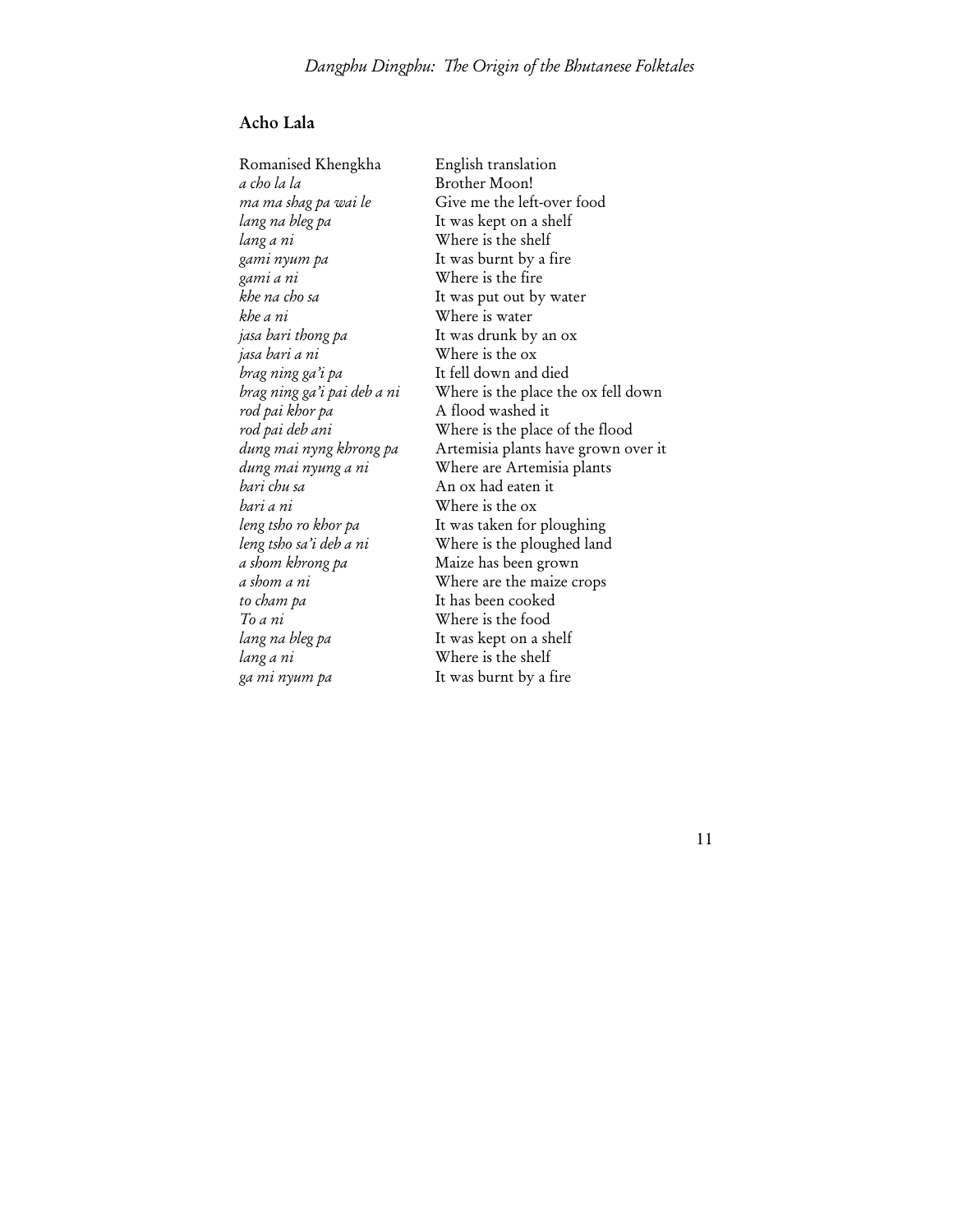#### ka rtsom

Also known as *ka shad*, this poetry genre is as popular among farmers as literate people. It is a type of acrostic poem whose first line begins with the first Dzongkha letter (Ka), follows alphabetically and ends with the last letter (A). Thus it will have 30 lines. Each line connects to the preceding and subsequent lines and seldom stands on its own. This poetry genre has been employed by eminent Buddhist masters to for religious compositions. It is a restrictive form but its alphabetical order and acrostic can help memory retrieval. This literary form became popular among common people to express the world around them. It is particularly popular among those with poetic gift. They are sung or recited by children and adults alike.

*ka wa nam ning ling ma* is a popular Khengkha *ka rtsom* sung in Wamling village, Zhemgang. Unfortunately, the older people could remember only 12 original lines. The last two lines throw insight on the nature of taxation. Poultry tax must also have been based on head counts.

#### Romanised khengkha text English translation

## *ka wa nam ning ling ma* As eagle circled in the sky *kha ga sa ru ma cha* **Hen could not rest on the earth** *ga ru cho ro mut to* Unable to be happy or sad *nga ni ngo ro ra sa* I am made to cry *cha la mut lai kha ga* A poor hen has been *cha wai ra ning khor pa* Scooped from beneath a pepper tree *ja ru ta se khor se* Taken to a distant place *nya pa nyo pa chusa* **Eaten voraciously and cruelly** *ta ru gai dey bu ma* Thought of going to see it *thag thug tsi ma zad* But weaving is not completed *da ning kha ga khorpa* This year, a hen has been taken *na mung khrai yang mi je* Next year, there will be no tax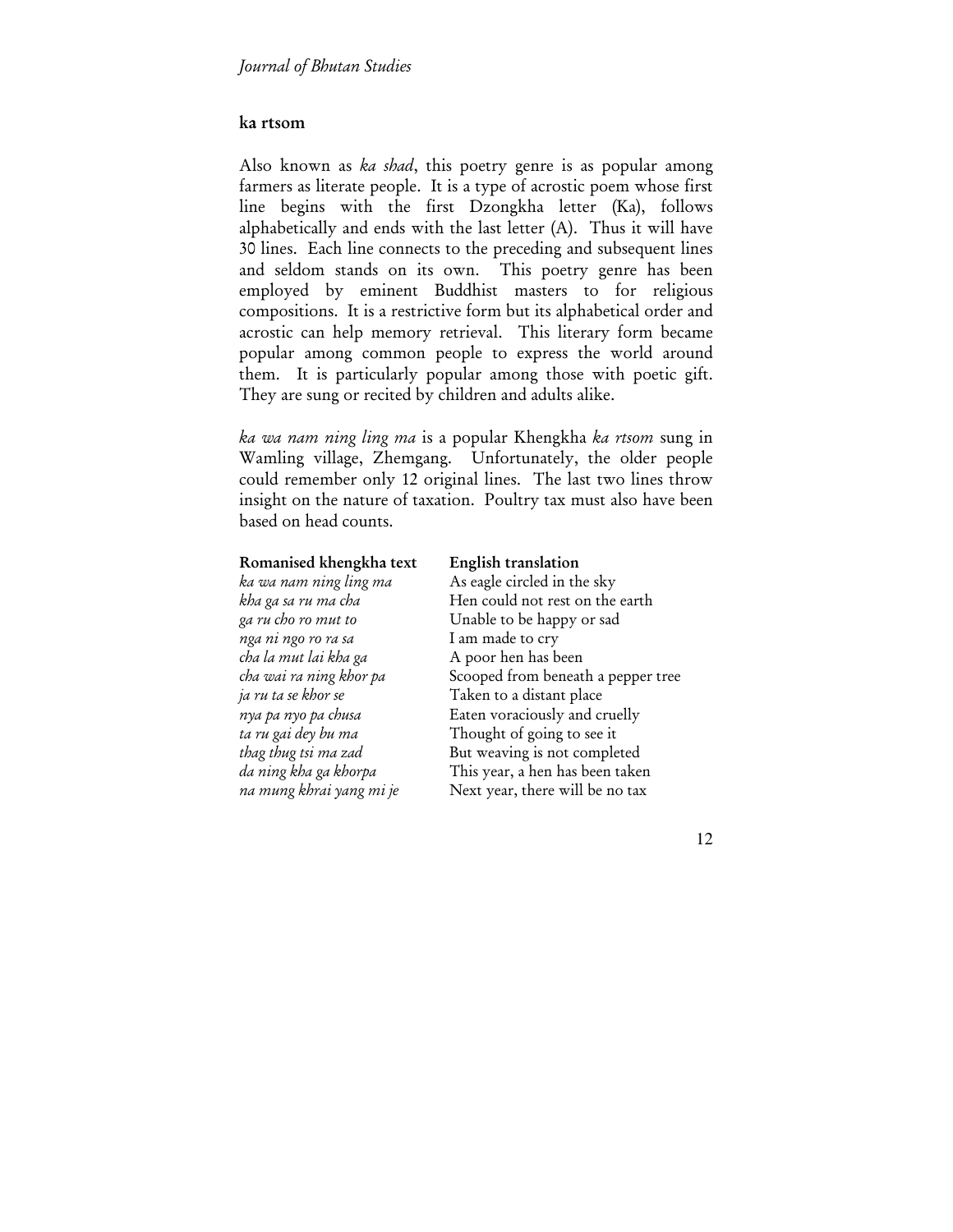### gab tshig

We have virtually lost this oral tradition. *gab tshig* is a standard Dzongkha or *chos skad* word, and it is called differently in different dialects. Its closest English translation is riddle. *gab tshig* competition is held between two persons or groups. In Khengkha, it is called *shaw shaw* la and is popular among young people. Every riddle question is closed by a loud and emphatic utterance of 'shaw'.

*me zon ai reng reng*. *Shaw*! (Two persons holding height competition. What is it?) = *epa tok thang* (Two people pounding paddy in a *tshom*).

The respondent will have to answer within certain agreed time or surrender. The act of two persons beating paddy in a *tshom* alternately is similar to each trying to be taller than the other. One of its limitations is that most riddles are based on concrete imageries of every day life, habits, material culture etc. , and they do not make much meaning if these cultures are not extant. In the above example, the riddle solver will find it difficult to solve it since rice hullers have replaced *tshom*. Known as *khar*, riddle is played like a game during *lo gsar*, *tshe bcu*, marriage ceremonies, yearly religious rituals, and other socio-cultural and religious events. It is also played as entertainment during winter months before going to bed. It tests and sharpens intelligence (Tshering Cigay Dorji, 2010).

## dpe gtam

*dpe gtam*, literally meaning 'example through story', are sayings. They are distilled expression of different experience for children. Human experiences often narrated in folktales are distilled in form of proverbs, which come as a moral at the end of the story. *blo zas*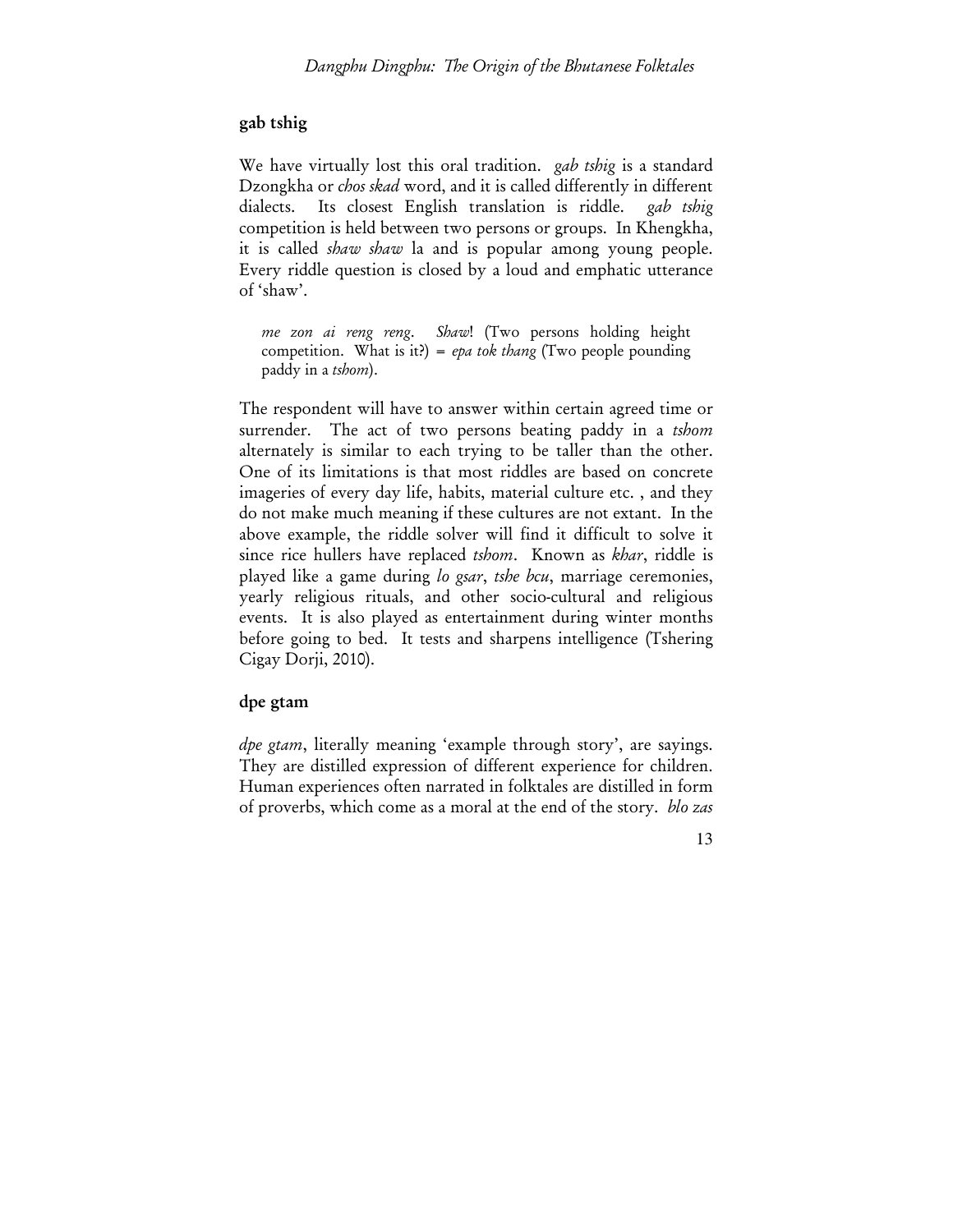for example contain a lot of *dpe gtam*. The Bhutanese proverbs have been classified as metaphorical and symbolic, circumlocutory, paradoxical, didactic, of despair, of choice and preferences, of action and consequence, and of experience (Dorji Thinley, 2009). Bhutanese *dpe gtam* can be traced to different sources like Buddhist works and sources like stories, poetry, legends, superstition, historical circumstances, and incidental remarks as well as of simple village life (Dorji Thinley, 2009; Sorensen and Tshering Nidup, 1999). Dasho Sherab Thaye is the only traditional scholar who has compiled Dzongkha proverbs, and currently there are two books in English translations.

#### blo zas

While thinking of *blo zas*, these lines come to our mind:

rdong dpon am 'brug nyi ma gis bka' rgya 'bor na ser bas phang gsun bya 'bag na ri bas lci

The command of Dzongpon Aumdruk Nim: To dismiss it is dearer than gold To carry it out is heavier than the mountains.

The meaning of this popular oral tradition depends on how you spell it: *'blo bsral*, meaning 'products of clear or intelligent or educated mind' or *blo zas*, which means 'ornament of speech' (Karma Ura, 1995). Referred to as expressions of a genius in Buddhist scriptures, it is recited during marriage, mourning, and war, and this 'art of reciting without hindrance or obstacle' may have existed since twelfth to thirteenth centuries (Sonam Rinchen, 2009). Due to lack of English equivalent, it is translated as a ballad. It is a ballad in that it is a narrative poetry, which can be sung and put to music. It is not the language of ordinary people of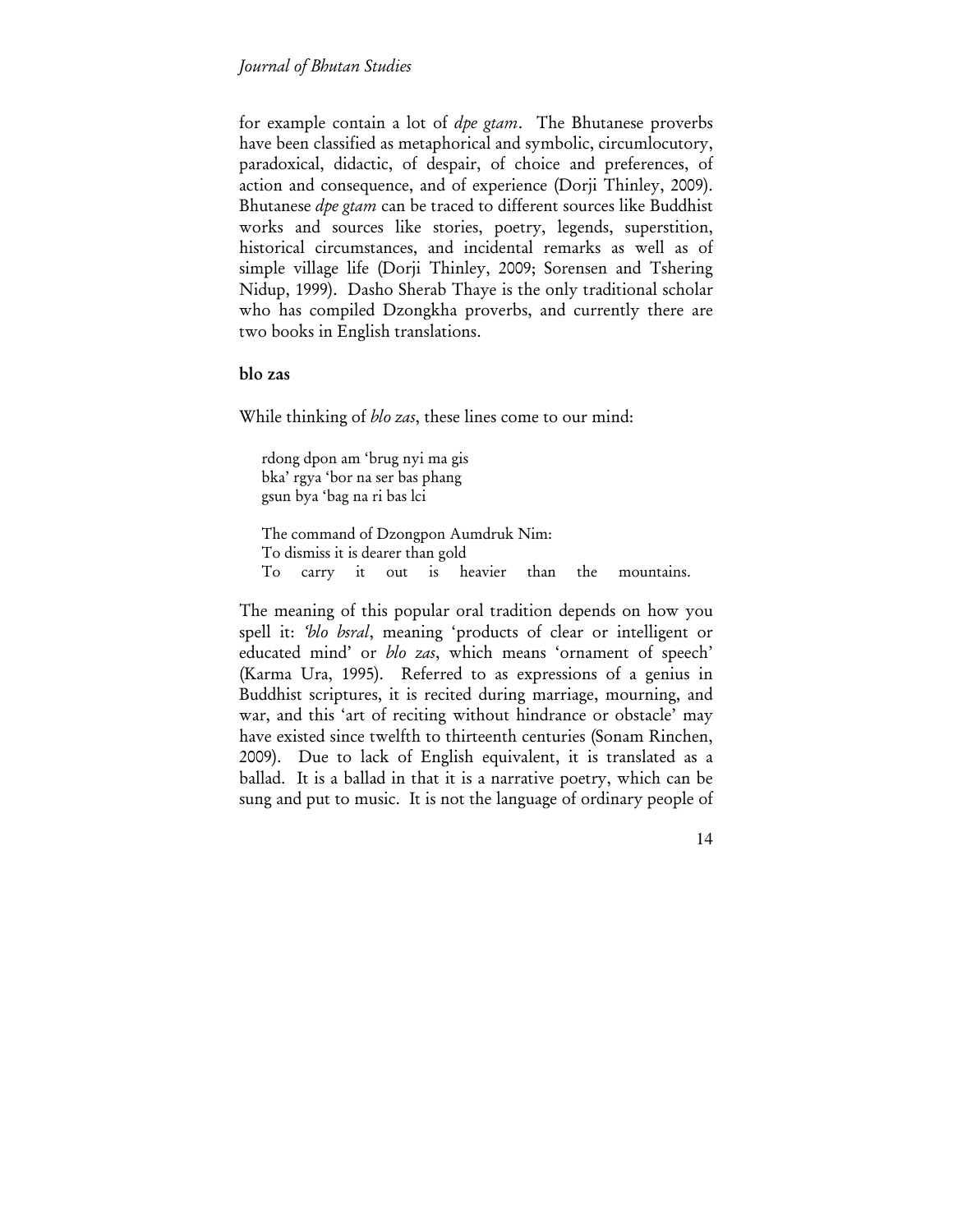#### *Dangphu Dingphu: The Origin of the Bhutanese Folktales*

western Bhutan, but polished Dzongkha, whose closest parallel is the Tibetan epic; one difference being that the *blo zas* is declaimed but never chanted which is the case with epic (Aris, 1987). Its unique feature is the ubiquitous presence of established social, religious, religious and cultural norms and standards expressed in a beautiful poetry, and hence its function as 'ornament of speech' which can be used for effective communication. *blo zas* is a rich source of information on Bhutanese culture, customs, dress habits, and literature, which varies from place to place. It is unique to Dzongkha, but its popularity is pervading other dialects through direct use or translation into native dialects in eastern and central Bhutan.

*blo zas* serves as a means of interacting with friends and impressing upon girls. Like *btsang mo* it expresses love, friendship, courtship, dislike or insult (Sonam Rinchen, 2009). In fact, *blo zas* is recited in competitions between ordinary folks in the villages. Despite the usage of ordinary language, it achieves poetic height. It is never direct; meanings are conveyed through similes, metaphors, and symbols. The two most popular *blo zas* today is the *blo zas* of Pemi Tshewang Tashi and Gelong Samdar Tashi.

### glu gzhas

15 Both *glu* and *gzhas* means a song. Not all songs, which are classified under the rubric of folksongs, have oral origin. Folksongs may be transmitted by oral narration or folk performance, but most songs were composed by lamas. Song composition was traditionally the domain of lamas and eminent religious persons and most songs contain Buddhist themes. Of two broad categories of Bhutanese folksongs, *gzhung gra* (literally, 'the melody of the centre') originated in dzongs and later spread elsewhere. *bod gra* were popularized by medieval court servants known as *bod gar pa*. Other minor categories include *gzhas*, *yul*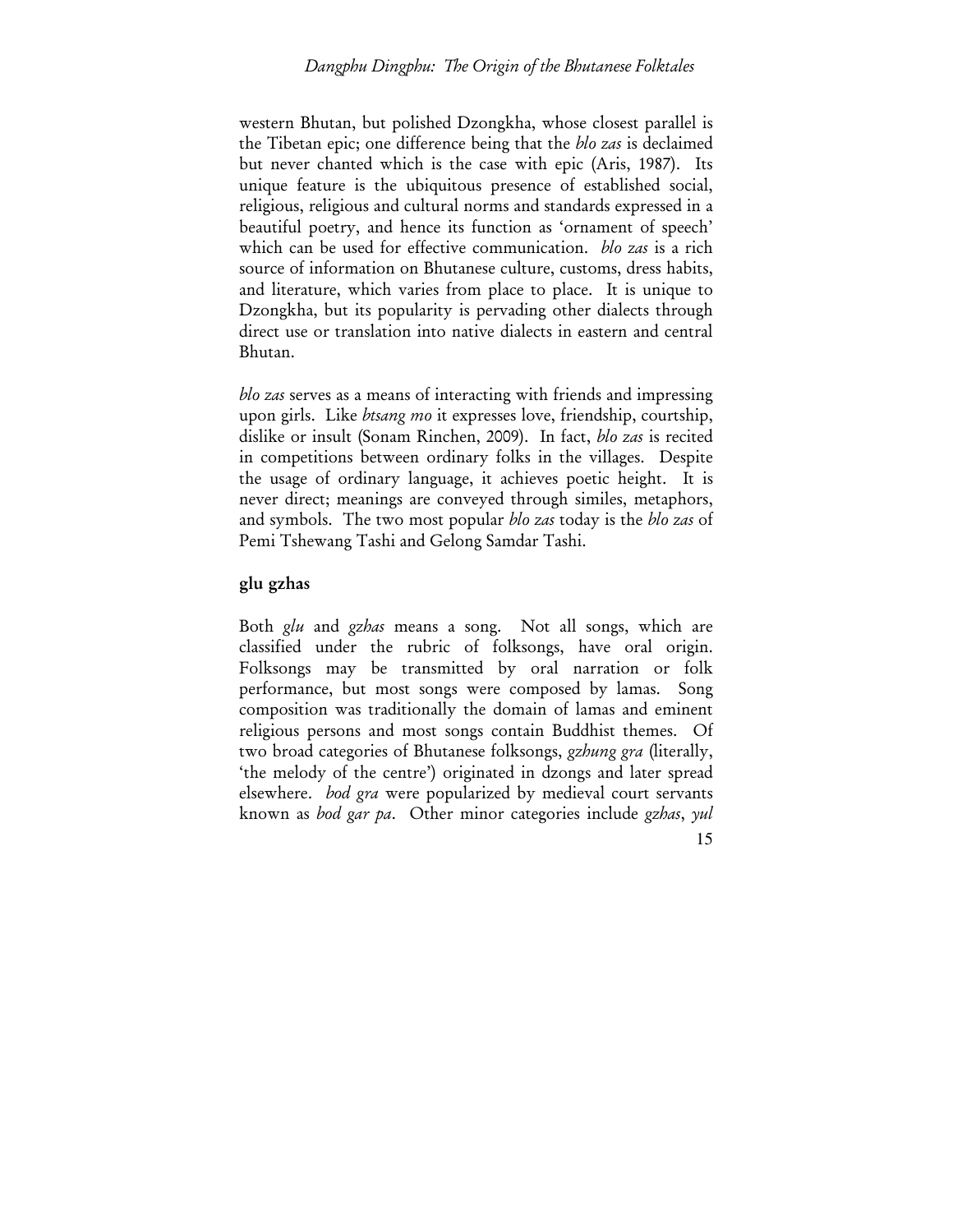*dra*, *gzhas ma*, *btsang mo*, *a glu*, *kho ras*, and *a'u sa*. Some songs are dance-oriented, while others are voice-oriented. Folksongs are repositories and vehicles for transmitting social values for they contain historical and social information, narrate legends and stories of human dilemmas and relationships, and travelogues. Some are commentaries on dzongs, monasteries, lhakhangs, and sites of pilgrimages and ordinary houses.

### legs bshad

*legs bshad* can be translated as elegant sayings or aphorisms. This is usually narrated by the literate persons like lamas and monks who are familiar with *legs bshad* of Buddhist luminaries such as Sakya Pandita Kunga Gyaltsen (1182-1251). His famous one, *sakya legs bshad* (*legs par bshadpa rin po che'i gter* - Jewel Treasury of Good Advice) is a practical guide for life especially for lay people. Dasho Sherab Thaya uses *'byad pa'i legs bshad* (elegant sayings) and *'jig rten pa'i dpe gtam* (proverbs) synonymously.

#### gtsang mo

This is the most popular oral narrative genre consisting of four lines of two couplets. Each couplet is a self-contained entity. The first couplet usually makes a statement or describes a situation; the second concludes or summarizes the points made by the first. In other words, the first couplet throws a tension and the second couplet resolves it, either positively or negatively, depending on the nature of *gtsang mo*. A person seldom recites or sings it alone, but engages an opponent in a competition normally held between two opposite sex or people from different groups. The subject is either of love or hate. Each will respond depending on the nature of preceding one. There will be a winner or a draw. Messages are never conveyed directly but through articulate usage of metaphors and symbols.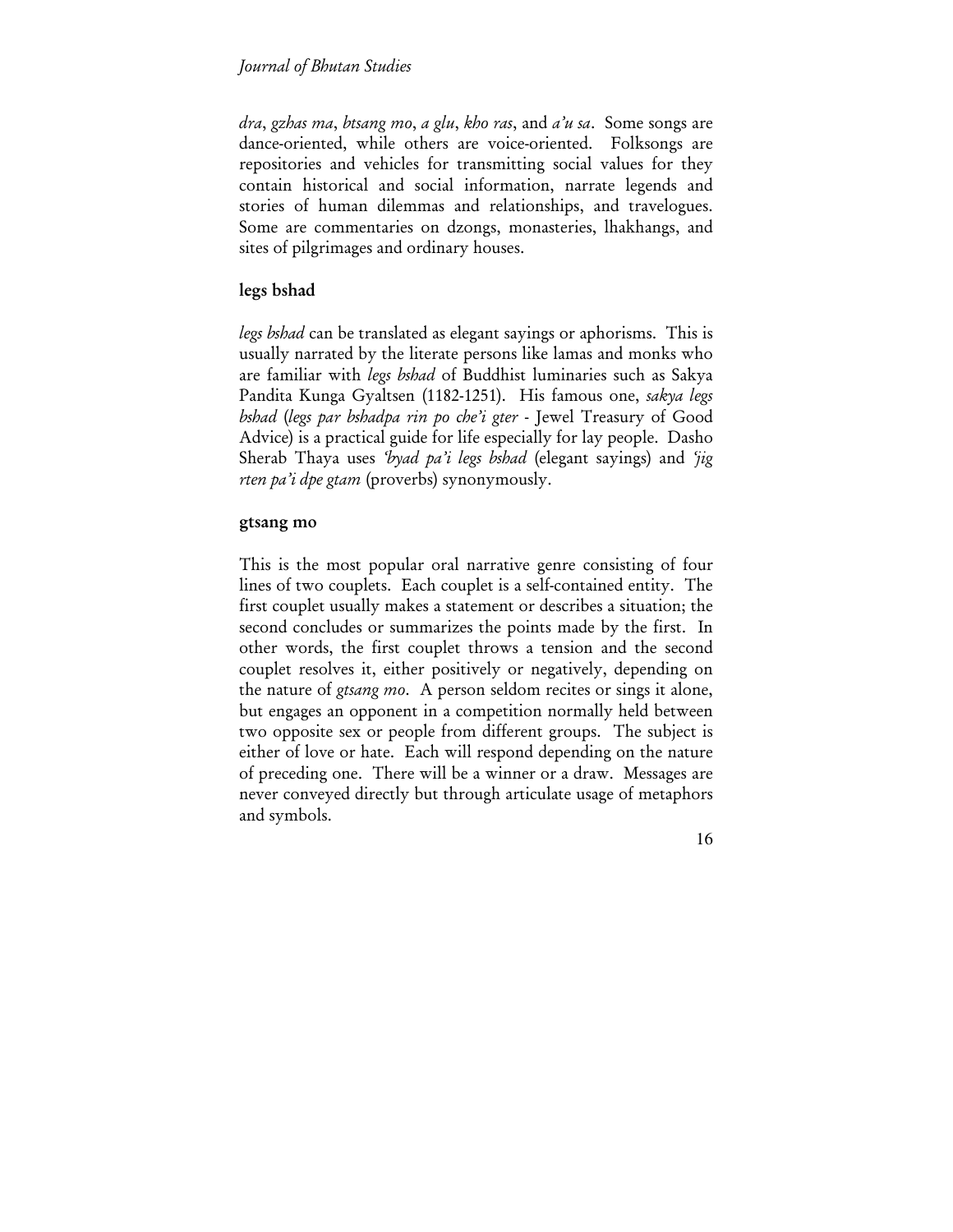## Example of *gtsang mo*

| khyod ni shel gi bum pa         |
|---------------------------------|
| phyi mthong nang mthong ain pas |
| nga ni dngul gi bum pa          |
| nang zung ga gi mi shes         |

You are a glass vase Visible both inside and outside Lam a silver vase No one will know its inner relics

17

Some believe that *gtsang mo* was popularized by the Love Songs of the Sixth Dalai Lama, *tshangs dbyangs rgya-mtsho* (1683-1706) who composed his love songs using four lines. A sample of his song is provided below (Dhondup, 1981, 98)

| Bya dekhrung khrung dkar mo//   | White crane!                  |
|---------------------------------|-------------------------------|
| Nga la gshog rtsal gyar dang//  | Lend me your wings            |
| Thag ring bskyangs la mi 'gro// | I shall not fly far;          |
| Li thang bskor nas slebs yong// | From Lithang, I shall return. |

#### chos log

Meaning heresy, perverted, false doctrine, incorrect teachings or the dharma reversed, *chos log* is a category of 'alternative voices' which removes not only the constraint of monastic tradition, but subverts the monastic authority, and express a new viewpoint of Bhutanese society (Aris, 1987). One piece of *chos logs* literature discussed by Aris is a satire that inverses Buddhist formalism: how a certain teacher Gyalwa Lodro bestows the 'dharma of copulation' (*rgyo chos*) on a great queen (Aris, 1987).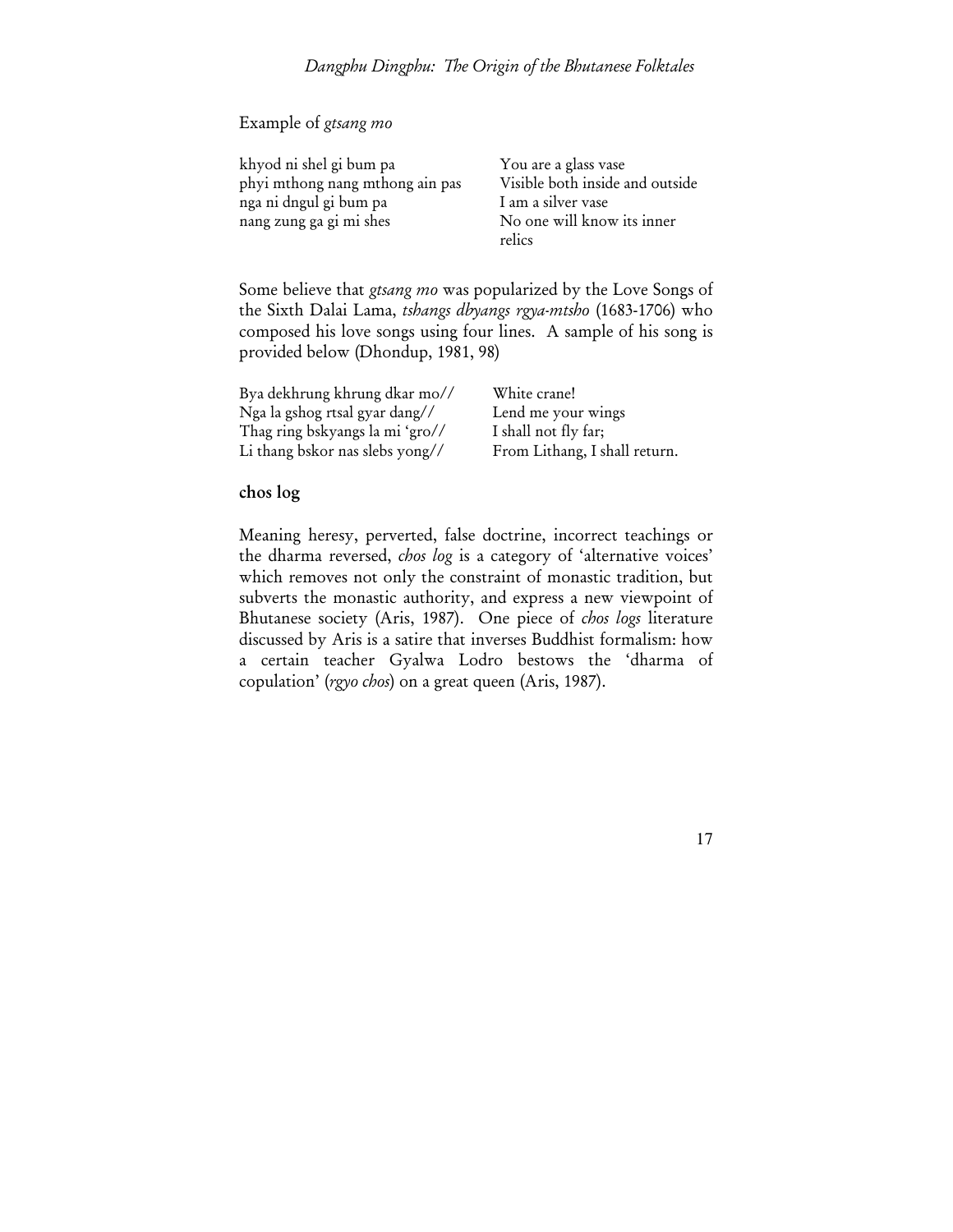# Types

The Bhutanese folktales can be classified as fairytale-like stories; stories of *ma sang* (men of super-human physical strength); stories of *srin po* (demons) and *srin mo* (demonesses); stories of stupidity and wit; sexually-oriented stories; funny stories; stories of poor man's son and rich man's son; stories involving talking animals; ghost stories, *ro glong* stories; story of jealousy where the jealous one gets punished; and stories involving the deities and spirits etc (Tshering C. Dorji, 20110). Characters and themes are two main criteria for this classification. They can also be classified by studying some common motifs of society and social structure; farming *tse ri* and mothers' trick to transform lazy sons; characters in disguise; journey for cattle business; and *klu*, ghosts, spirits, talking trees (Dorji Penjore, 2007).

## Characters

What characters are encountered in the Bhutanese folktales? Because the structure of the Bhutanese folktales, Dangphu and Dingphu, links it to a time long past, the general tendency is to shelve them in history, having no relevance to the present time. But the folktale stories are beyond space and time as explained by migration or diffusion theory. The characters are in fact those we encounter and interact every day. Yetis (*mi rgod*) are encountered in the Bhutanese folktales as well as in real Bhutanese forest.

The characters can be grouped into humans, animals, *srin mo* and *srin po*, spirits, *lha*, *klu*, and inanimate objects. Human characters come from every stratum of social hierarchy: king, queen, minister, courtiers; lama, monk; merchant (mostly of cattle), rich man; farmer (mostly *tse ri* cultivators), fisherman, hunter, astrologer, herder (cattle, sheep, yak); poor man, poor man's son; and poor orphan. Two types of kings are encountered: all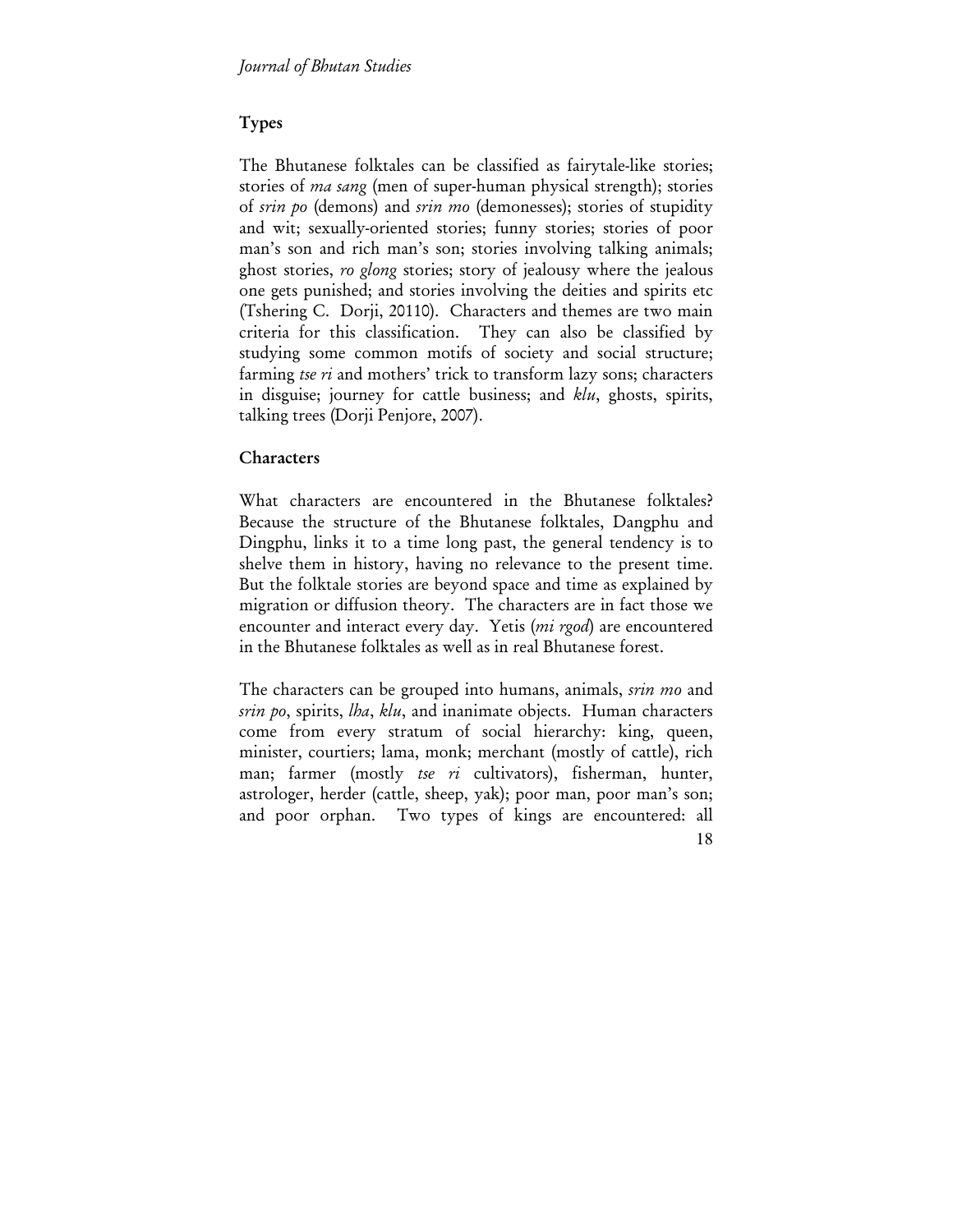### *Dangphu Dingphu: The Origin of the Bhutanese Folktales*

powerful benevolent kings whose authority and power are accepted unquestioned because their rule is noble, compassionate and just. There is a second category of kings whose despotic rule not helped by their stupidity draws even an orphan to challenge and dethrone them. The second category can be said of the folk composition.

Animal characters are either friends, mostly domestic animals like cow, ox, horse, donkey, mule, pig, sheep, goat, hen, and rooster; resource competitors (some predators) like tiger, lion, bear, wild dog, monkey, jackal, deer, baking deer, porcupine, elephant, birds (crow, sparrow, cuckoo), and snakes. Animals like tiger and bear are known by honorific names – or human names: meme bear (grandpa bear), *a zhang zig* (uncle leopard), *a zhang tsa wa reng* (uncle wild dog), which are the residues of animism. The stories with animal characters or animal stories or fable, and the talking animals help draw children's attention. Human qualities are shown through their interaction with animals.

*srin po* and *srin* mo are generally portrayed as cannibals who should be avoided or killed. The stories start with a demon king who has to be fed with one human a day; a horde of demons going for man-hunting from valley to valley; a hero travelling to the land of demons to prove his heroism and bravery; a demon abducting humans as his spouse or servant. Their nature differs from story to story.

19 The common spirits are *'dre* or *dun* which is a western equivalent of a ghost. Harmful or harmless, visible and invisible, they are children's biggest fear. The threat of their coming or calling is enough to stop them cry. The ghosts interact with clever human characters and escape using their wits. In every day lived experience, ghost exists to scare away people from certain restricted time and place, and to discourage children from going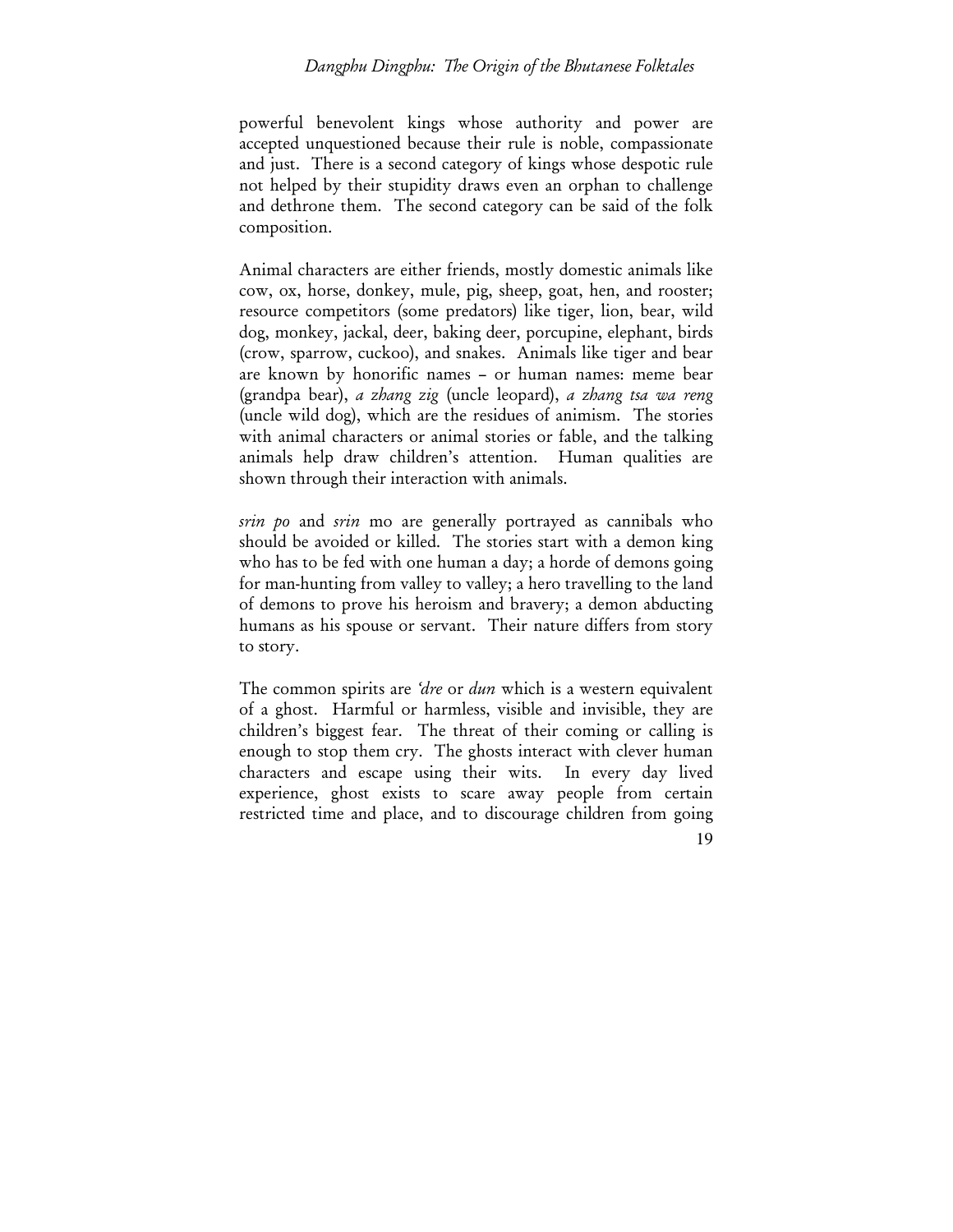out of the houses at night and avoid physical danger. perpetuation of the belief in ghosts of course perpetuates functions and relevance of Buddhist monks and practitioners. Other group of spirits are *lha*, *lha mo*, and *srin mo* residing on trees, rocks, rivers, cliffs, road, mountains, fields etc. In folktales, they are generally peaceful if unprovoked. They constrain human agency. The belief in these spirits is perhaps residues of animism, the belief in spirits which pervades the natural world. In one story, spirits write destiny of a child on the third birthday when a ritual is performed by making offering to the spirits. Inadequate or unsatisfactory feast offering make them write bad destiny. This beliefs force humans to respect these spirits and their abodes like tress, rocks, mountains, and water bodies.

*lha* (god) is another character, but not as common as humans and animals. Living in the upper realms of the tripartite divisions of the world, they are seen interacting with human and other characters. Heroes of the story travel to the realm of *lha* flying by themselves or are helped by some agents. Some heroes even defeat evil *lha*. Some of their qualities are just above humans and the distinction between them and humans blurs. Either they descend to the human world or the human characters travel to their realm.

*klu* are the beings of the world below or the water world who come up and interact with humans and animals. A category of *klu* dwelling in marshy lands and water bodies with whom humans come into daily contact is not as common as those living beneath the ocean with kings, queens, princes and princesses, palaces filled with riches of gold, silver an turquoise has less affinities with humans. They come to the human world they face *btsan* spirit, their principal foes, in which they lose the fight, paving the way for human intervention or help. The reward of gold, silver turquoise and bride or groom teaches humans to respect the *klu* and not disturb their abodes. Propitiation is believed to bring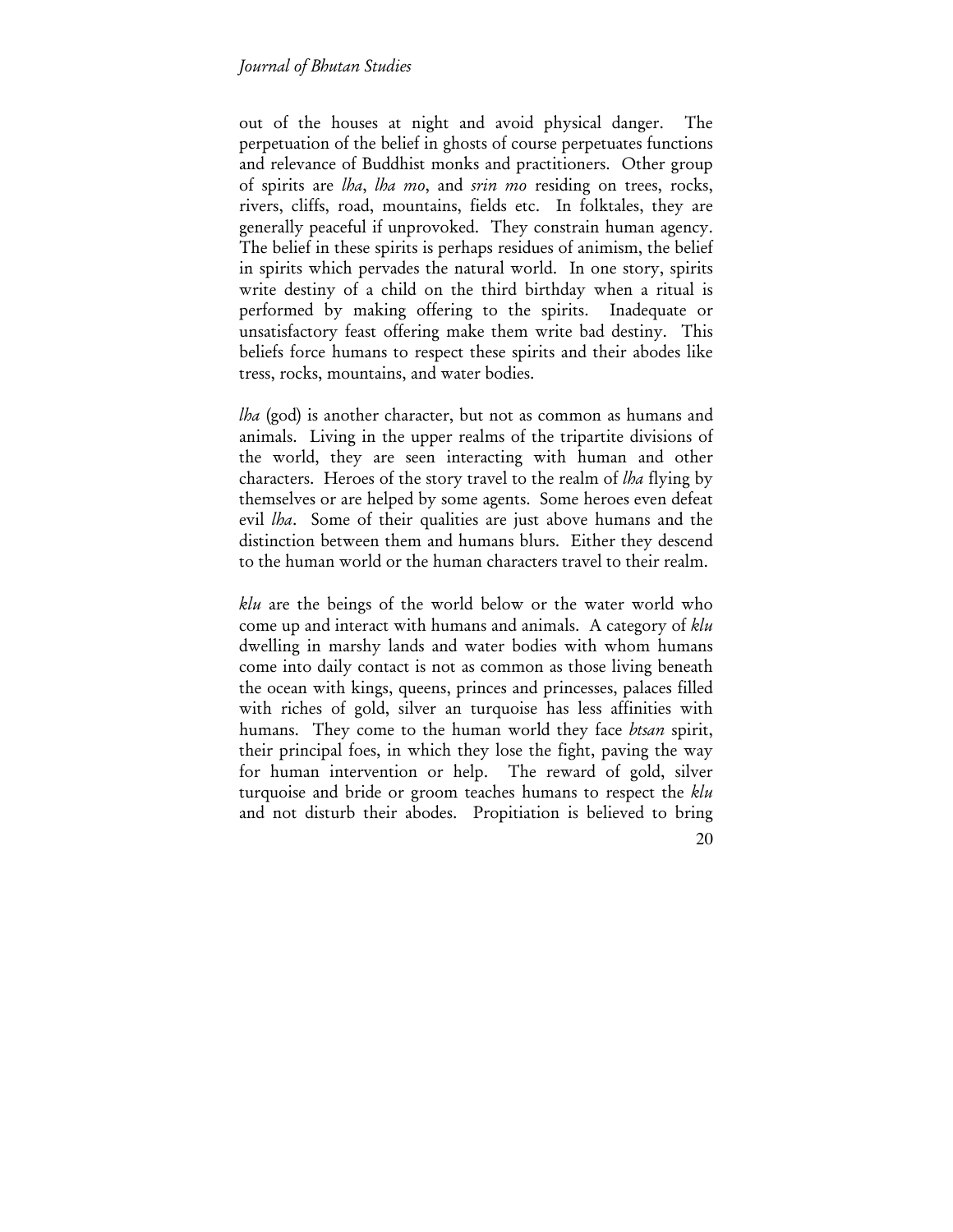prosperity. In many stories, *lha*, *klu* and *btsan* characters interact with human characters disguised as one of them and reveal their identities to change the plots. The inanimate objects imbued with life and qualities, which enable them to participate equally, or in fact, more than other characters is one important characteristic.

## Themes

Another way of studying Bhutanese folktales is by classifying them by themes or motifs. Different spaces in which folktales take place from human world to realms of *lha* and *klu*, valleys of *srin po* and *srin mo*, and invisible world of spirits and ghosts are there in our world, and similar events take place every day in varying degrees. Folktales tell of different aspects of our lives in metaphors and allegory. They convey universal themes, and categorization as such is difficult. For this paper, I have divided Bhutanese tales into seven broad interrelated themes: moral, hero, good vs evil, conflict, relation, humour, and just stories.

*Moral*: Animal stories or fables always have didactic endings. Similarly, fairy tales through their happy endings provide lessons for listeners. The qualities like generosity, humility, honesty, hard work, integrity, and kindness, which help characters overcome difficulties, are cultivated, and those responsible for their downfall such as cruelty and deceit are negated.

*Hero*: Some stories are of achievement and exploits of characters who become heroes at the end. The masculine qualities such as strength, bravery, gentility, honesty and wit come out clearly. Heroes are mostly princes, rich men's sons, poor men's sons, or orphans who defeat demons terrorizing villages, dethrone evil kings, and kill wild animals that harm people. They overcome the greatest dangers using wits and stratagems. They demonstrate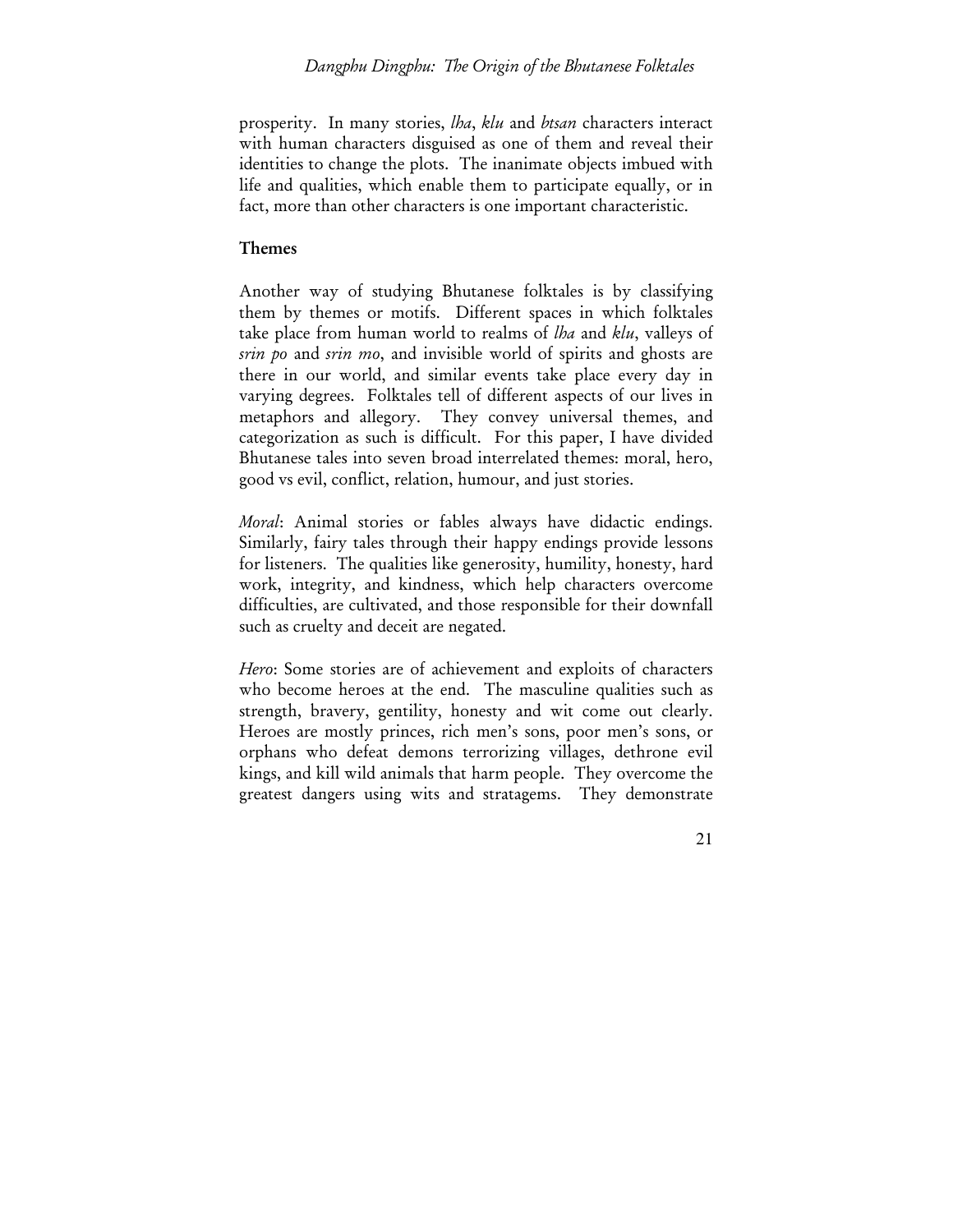their heroic exploits from the realm of *klu* below to the realm of *lha* above.

*Good versus evil*: The religious tales are mostly about the struggle between the benign and bad forces, mostly involving religious characters. The stories start with evil characters winning, and end with their annihilation or acceptance of their mistakes. An orphan dethrones an evil king, a disciple humbles a conceited lama, *lha* prevents an evil work; the reign of *srin po* ends with their slaughter. The good always wins, but the evil is not weak. Some folktales contain values and principles of the interaction of man and the outer forces of nature and of the cosmos, invisible to ordinary perception but highly influential and determinant in human existence. The plots provide clues to past ideas and behaviours, and customs and habits current in certain places at certain times and social conditions.

*Conflict*: Stories are filled with conflicts at many levels; it is in fact the conflicts which move the plots. The conflicts arise either between members of different social strata or members of same stratum. The highest conflicts is epitomized by humans and gods; king and subjects; ascending (*pha ma*) and descending generations (*bu tsha*); parents and children; adults and children; teacher and disciples; man and woman; and husband and wife. There are also conflicts between the humans on one hand and environment represented by animals, spirits and demons on the other. Actions are moralized – the deviants punished and the right rewarded. Stories are as much about tradition stifling individual talents as they are about individuals transforming the social reality.

*Relation*: This theme is a counter to conflict theme. Many folktales are interspersed with human relationship theme, especially friendship. The most trying circumstances test the nature and qualities of human friendship. In one folktale, a rich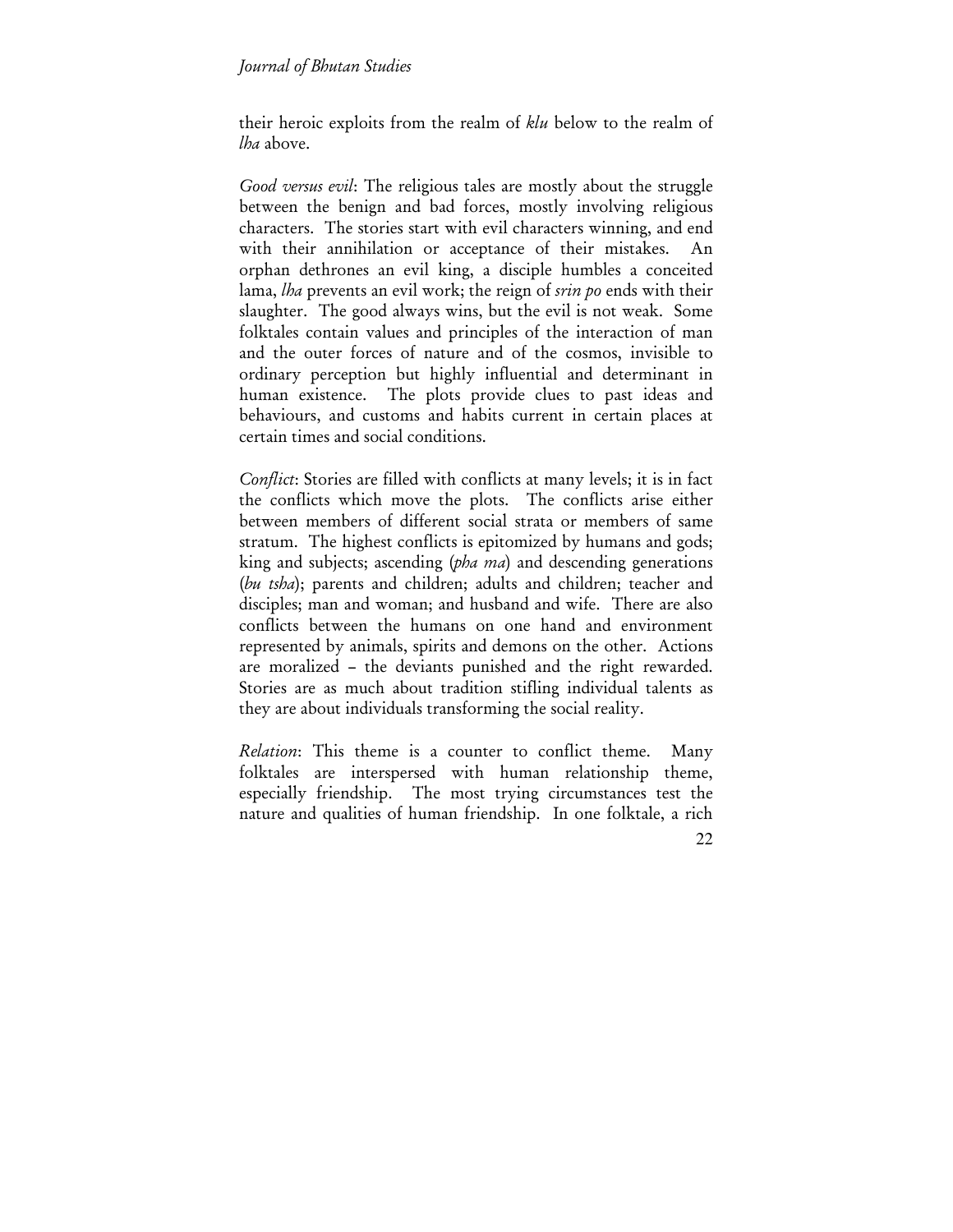### *Dangphu Dingphu: The Origin of the Bhutanese Folktales*

man's son who would murder his best friend, a poor man's son, merely to become richer dies, while the poor man's son who trusts his best friend, live to become rich. Relation-fostering qualities are affirmed, while those which break human relations are negated through a reward and punishment system.

*Humour*: There is a group of tales whose main purport is entertainment. They of course perform other functions. Jokes for example satirize certain characters or events.

*Other themes*: There are some stories that do not contain any one of the above themes. They are just stories containing entertainment values, and adventure of characters without much significance.

### Origins of Bhutanese stories

The folklore scholarship, particularly its origin is contested. There is no one hegemonic folklore theory, but only competing theories, and their relevance would largely depend on one's orientations, culture, national ideologies, civilizations and other factors. In the light of the types, characters, themes of the Bhutanese folktales presented above, I want to discuss some of the possible origins or sources of the Bhutanese folktales by relating them to some folklore theories, the comparative, the national, the anthropological, and the psychoanalytical (Dorson, 1963).

## Local origin

23 There is a category of the folktales which could be called stories of the 'folk', created by Bhutanese farmers (*mi chung ku* - small people) out of their daily experience with the physical and invisible worlds to entertain and instruct children, to narrate, record, share, and pass down their hard-learned lessons to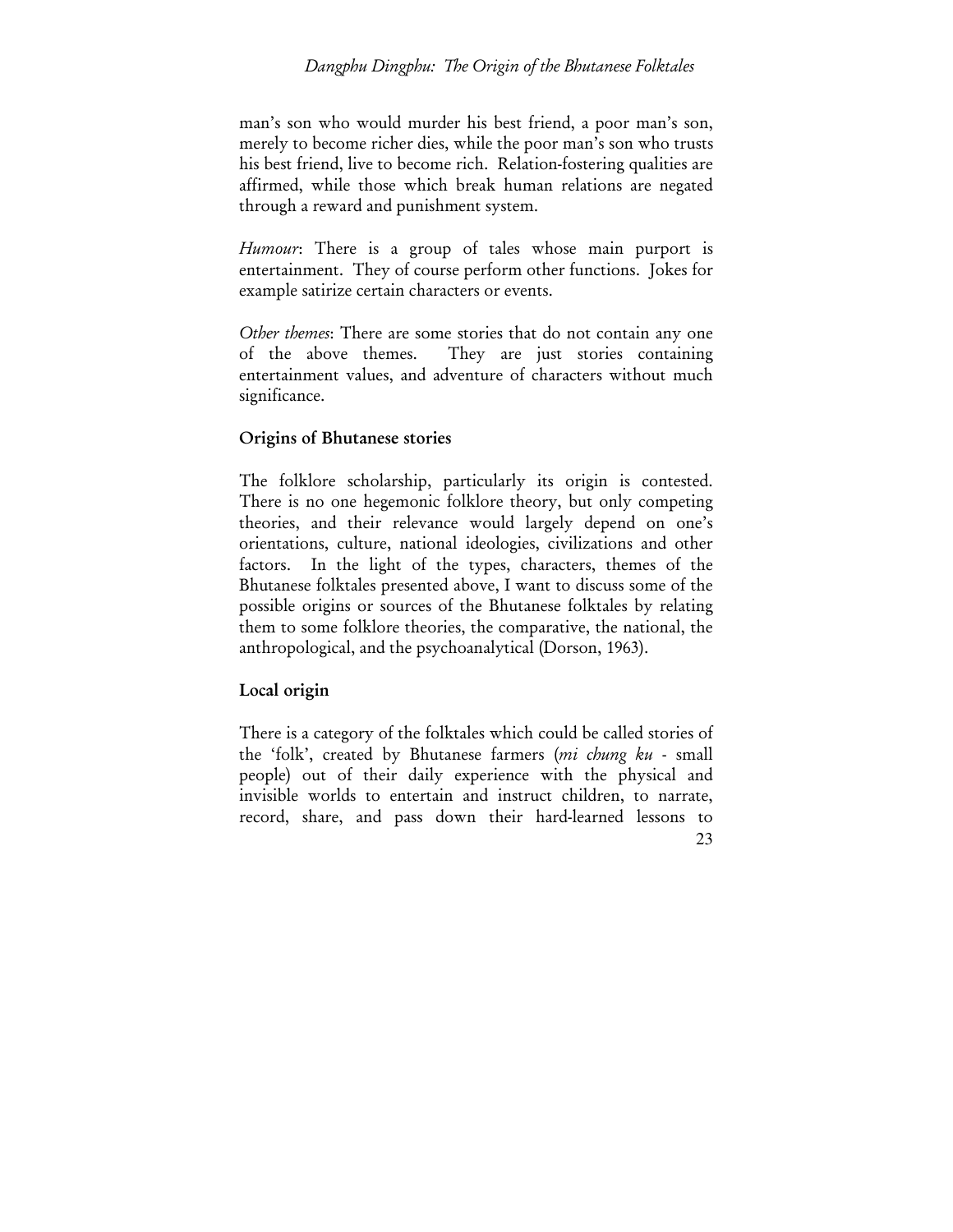descending generations, and to document history of their settlements, rocks, rivers, trees, etc. , around their world. If common people are the principle authors of the folktales, it then follows that the plots, characters, themes, motifs etc. , should reflect the social, political, and economic milieus in which they have principally lived. The Bhutanese folktales were created by Bhutanese people for fulfilling various functions, and contain information on society, economy, politics, social structures of family, society and village or communities. Folktale is a witness to and the mirror of real history and culture. The tales whose authorship can be attributed to small people differ from those which originated from the elites in their treatment of themes, plots, endings, characters etc. (Dorji Penjore, 2010). For example, elite characters are often ridiculed in oral folktales by characters coming from lower classes, and the latter always emerge as winners.

The local origin contends with the comparative method's revelation of India and Western Europe as the origins of widely diffused folktales, but affirms the polygenesis theory. The idea that the folktales were created by common people in a particular time and place was been used by small nations like Ireland and Finland to revive their folktales, and assert their cultural independence. Also known as the nationalist folklore theory, it emphasizes uniqueness of folktales found within a national boundary in contrast to the unity and commonality in themes of folktales across the world stressed by the comparative school (Dorson, 1963). In fact the rise of nationalism and folklore scholarship was no coincidence. Some nations used folktales for propaganda: folklorists reinforced Hitler's race ideology united through blood and culture; Soviet Russia located spirits of Bolshevik revolutions in the workers' songs and legends, and defined folktales as creative expressions of the working class. The study of relationship between folklore study and nationalism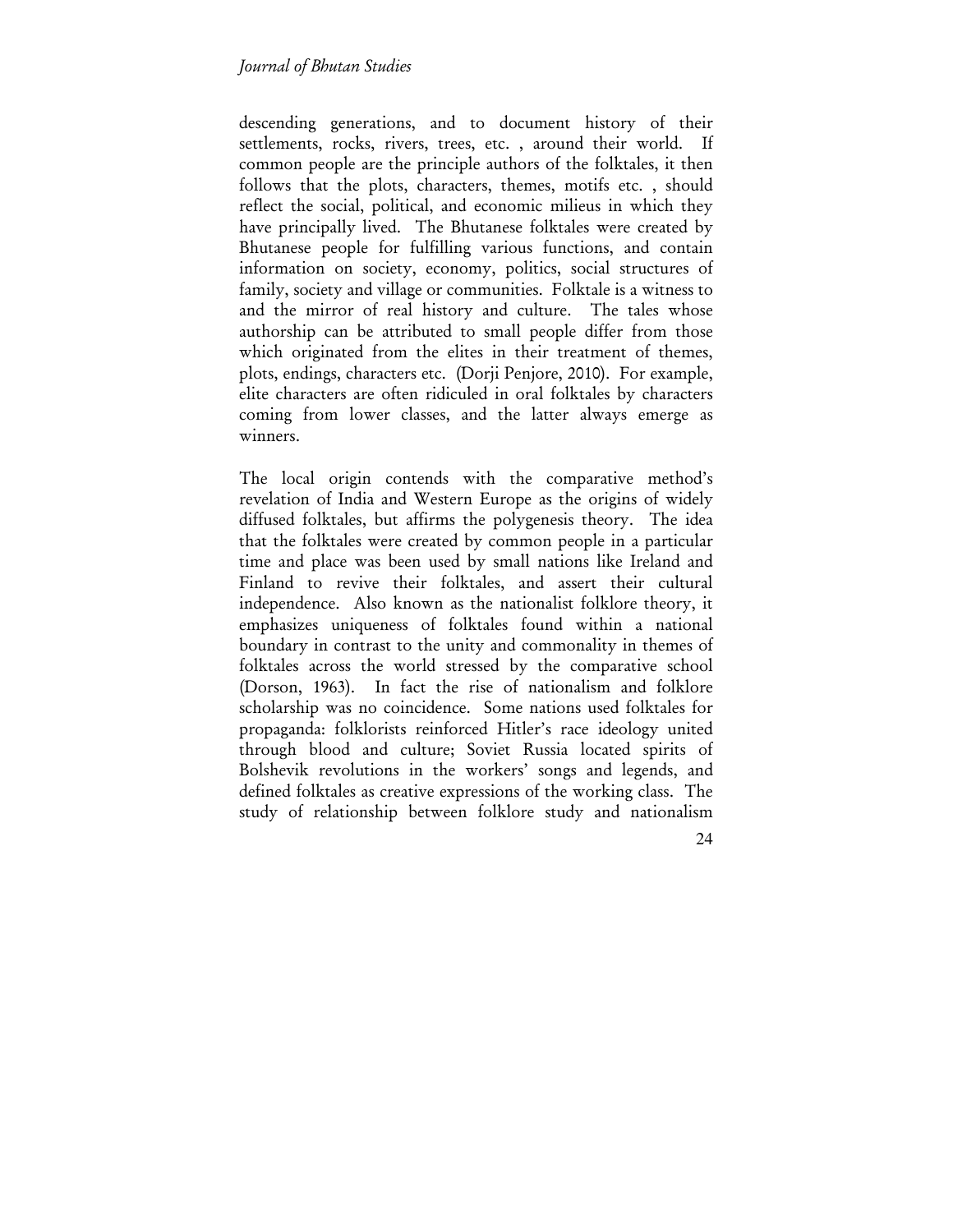revealed two broad divisions: independent nations where folklore study had achieved special character that either manipulated folklore study for political ends (Nazi Germany, Soviet Russia and some communist states), encouraged objective study for enriching national traditions, or were indifferent or opposed folklore scholarship (US and England). The second is the cultural areas where the formation of the nationhood had just begun; folklore materials were aplenty but their study by the intellectual not yet begun (Dorson, 1963).

In Bhutan folktales provide the alternative voices of the people, and reveal what has been suppressed by the monastic narratives. One interesting characteristic of the Bhutanese folktale is the presence of thematic elements of dissent, pitting small people against representatives of the ruling classes and elites (*mi sbom* - big people). The argument that the folktales reflect small people's discontent with the exploitative and unjust social order and coercive power of big people should be understood within the ecclesiocratic social structure, contested by small people in small ways. The acceptance, rejection, and contestation of the powerstructure are recurrent themes of the folktales, and the endings of the folktales in particular are the common people's ideals of how the world should be, or an attempt to create an imagined alternative social order.

Using Sigmund Freud's psychoanalysis, psychological theory identified dreams as the source of folklore. Freud used myths and fairy tales to elaborate the subconscious mind. According to him, dreams are expression of the repressed wishes and fears of childhood sexuality in symbolic disguises, and he equated dreams with myths and other kinds of folklore. Infantile desires are not usually disclosed nakedly because of the censor imposed by the superego to screens the brute wishes of the libidinous id. These wishes emerge in dreams and myths in symbolic dress. To Carl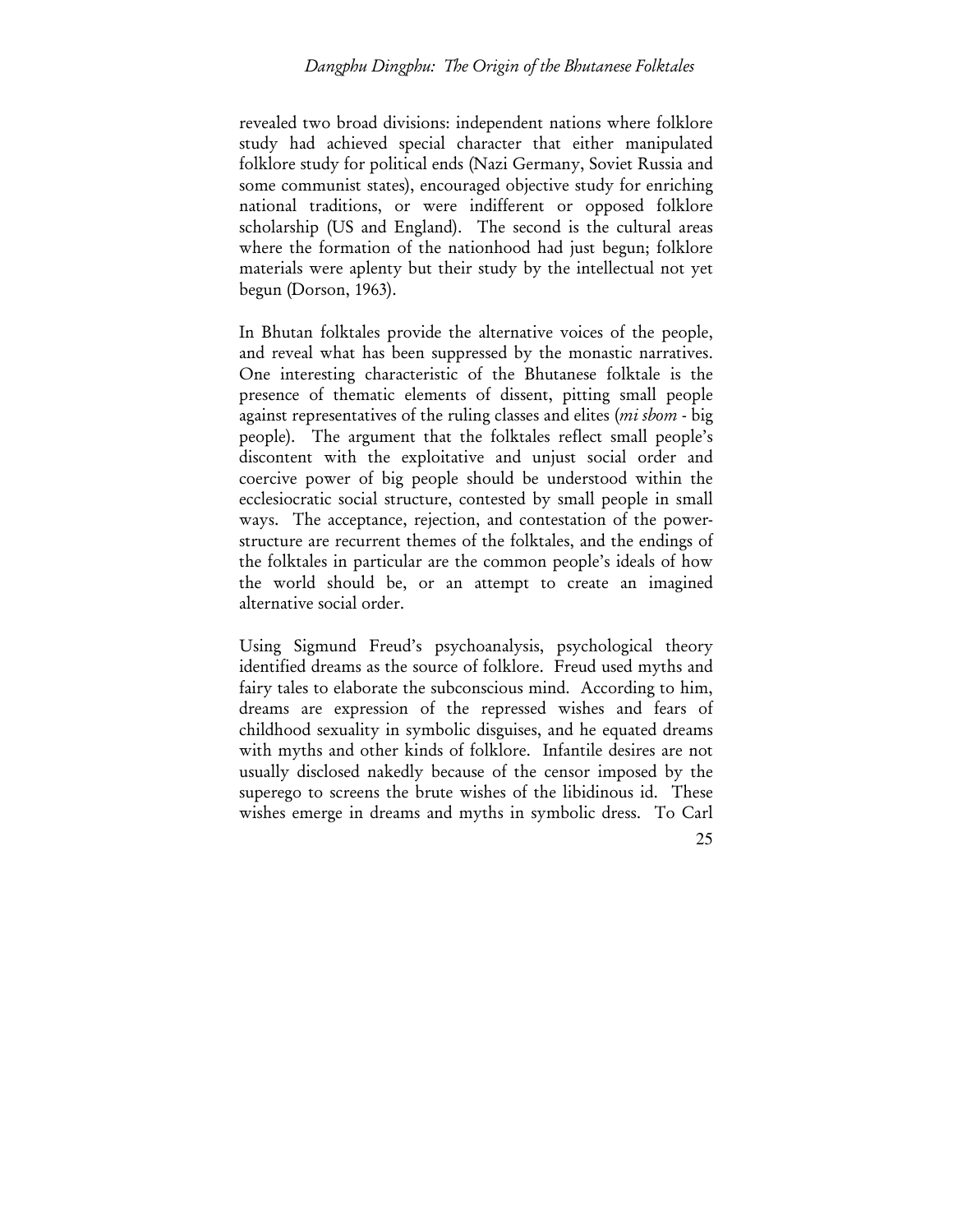Jung, dreams form the substance of the mythical tales, and the existence of many variants of tales across space and time (synchronically and diachronically) are because psyche keeps reproducing similar myths and mythological components which he calls as "archetype". Primitive man, he says, does not invent myths, he experiences them as revelations of the preconscious psyche; the modern man re-experiences myths in 'autochthonous revivals"; and the archetypes are lodged in a collective unconscious (Dorson, 1963, 107).

Folktales reveal man's attempts to escape from social repressions as well as from his geographical conditions and his own biological limitations (Bascom, 1954). It provides a psychological escape from social repression for the individuals (Hartland, 1900). It was only through their folktales that they took the centre stage and consigned big people to the periphery though it was the opposite in the real social circumstances. The happy endings of most Bhutanese folktales involving village characters were represent their ideals or aspirations. The transmission of folktales provided them a space to ridicule, satirize, lampoon, and avenge the big people. They are a medium to express their dissent, contrast their ideal world to their real life situations, and to lampoon the follies and foibles of ruling classes. The oral transmission and listening process provided psychological escapes from the repression and exploitation of social or state power. The process also provided a medium for alterative voices to express dissent by reversing the status quo: a social and political order dominated by monastic and property elites; religious and cultural life dominated and defined by Buddhist lamas and monastic groups; and an economic order dominated by their rich and greedy neighbours--landed aristocrats and powerful taxpaying free households. This dissent is not expressed for its own sake, but to improve the structures that generate inequalities.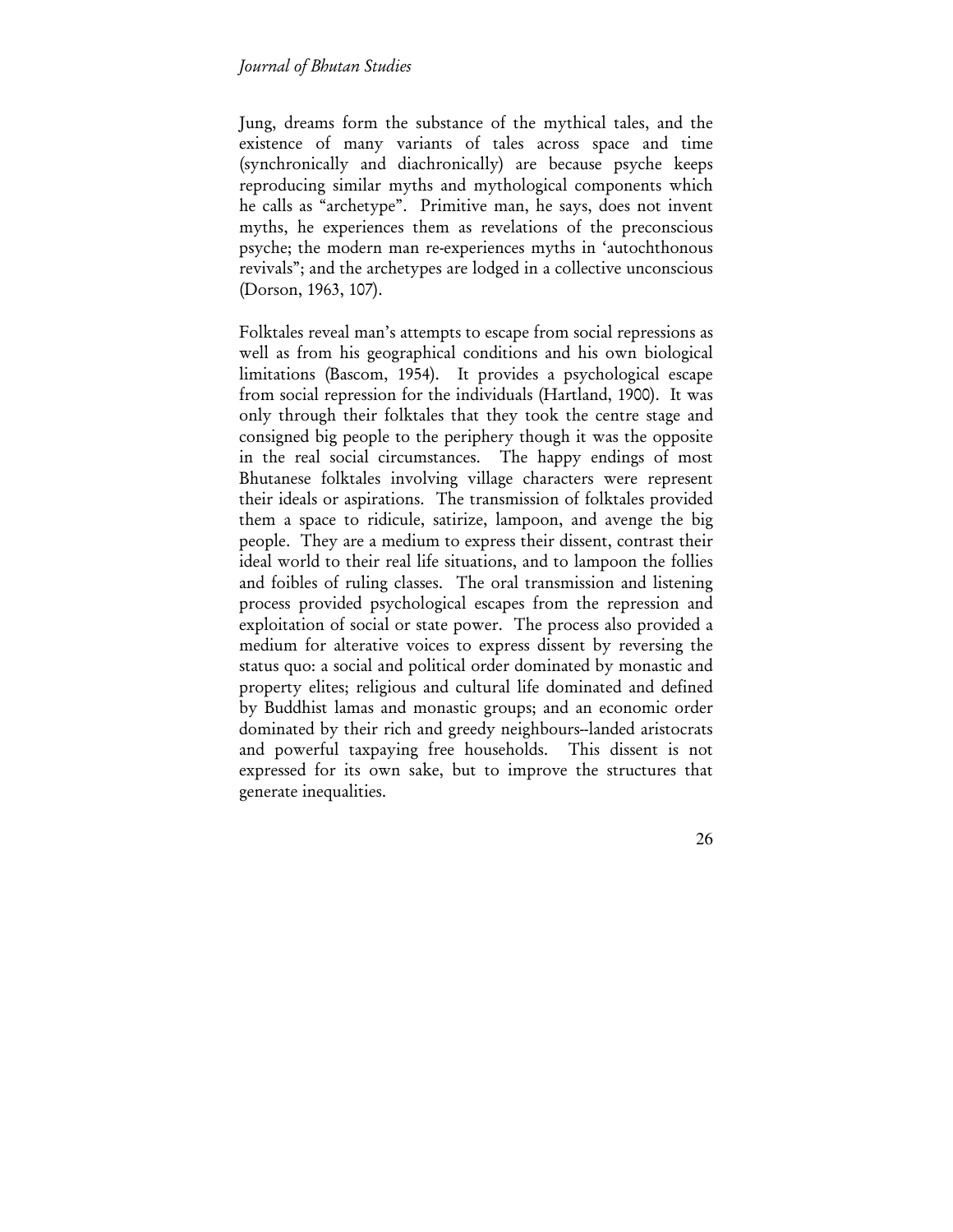#### Pre-Buddhist Origin

The structure (character or theme) of some Bhutanese folktales are beyond the scope of common people's creativity. They are full of non-Buddhist spiritual elements – gods and spirits as distinct from Buddhist pantheon, and the use of magic elements is ubiquitous. I distinguish this category as being of the Bon origin. The systematised Bon is almost non-existent in the country. I have followed the common definition in Bhutan of any non-Buddhist worship of gods and spirits living in the natural entities like mountains, water bodies, rocks, cliffs and land as Bon. Such beliefs and associated rites and ritual in rudimentary forms continue to this day. Its resilience and relevance is contingent on its little interference with Buddhism. The elements of magic or animated artefacts are of Bon. Some demon tales are also of this category because of the Bon's expertise in taming demons.

One important Tibetan origin myth explains Tibet as a supine *srin mo* spreading across Tibet and frontier regions. This *srin mo* was subdued by building 108 temples on the key points of her body. Nothing could be as memorable as the demons of Samye who destroyed at night what were built during the day, and how Guru Padmasambhava not only subdued them but made into protectors of Buddhism (*chos srung*). Thus there is a dominant presence of human-eating demons, life-force-snatching spirits and other malignant forces in some folktales. These tales are deliberately composed and narrated to inform about the land before the spread of the Buddhism and legitimate Buddhist dominance over indigenous faiths, chiefly Bon and Shamanism. An active suppression of alternative voices of ordinary people was equivalent to suppression of Bon religion since the popular beliefs of the common people were informed by Bon and animistic beliefs.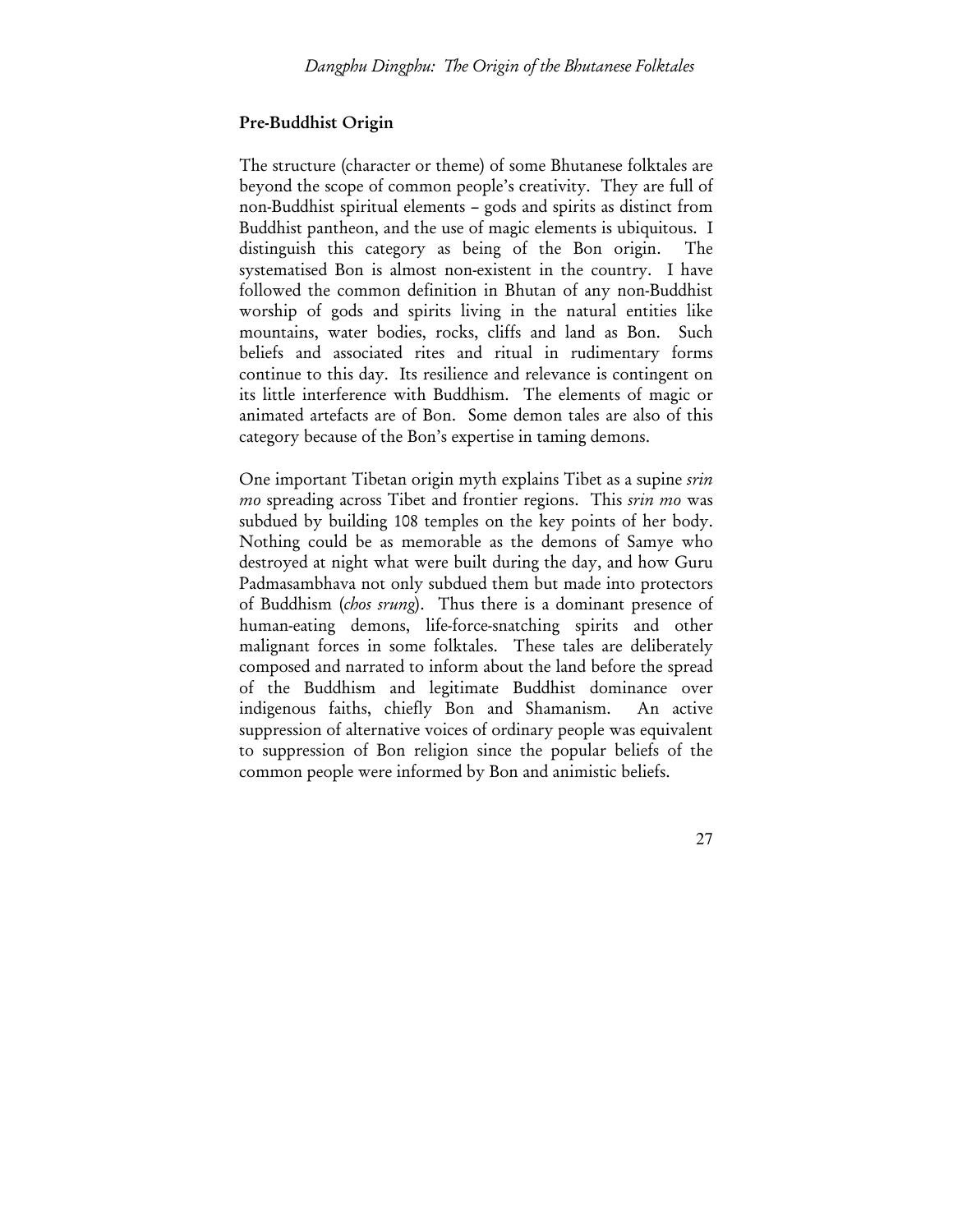## The Buddhist origin

The other sources of origin can be discussed though a comparative school, also called historical-geographical method or the Finish school, which uses a comparative method for reconstructing the history of each individual tale to understand how it originated and spread. Its premise is the belief that every tale has one particular time and place of origin and was invented consciously. It then travelled through diffusion. The theory rejects polygenesis and anti-diffusion theories. According to this theory, tales moves from more advanced to less civilized people, and identifies India and Western Europe as the origins of widely diffused folktales, and Asian Minor and other zones of Europe as secondary centres of diffusion. The theory is criticized for diverting the folklore scholarship's attention from philosophical and metaphysical questions of meaning to empirical question of fact; it also ignores folktale's style and artistry, creation process, their transformation, cultural influences, the social context, and the role of the individual narrators.

Buddhism is perhaps the single biggest source of Bhutanese folktales. The use of parables as a teaching pedagogy is common to all faiths. The Buddha used simple fables to explain his profound teachings. Two important *mdo* (canon) of Tibetan Buddhism, *bka' 'gyur* (Translation of the Word of the Buddha) and *bstan 'gyur* (Translations of the Teachings) are punctuated with stories, particularly the Jataka Tales – stories of the previous births of the Buddha. They were used by the Buddha to teach the truth of the law of causality and the other basic principles of his teaching. It is an effective means to awaken deep spiritual knowledge and insight and guide the readers to understand basic principles of spiritual teachings, and cultivate moral conduct and good behaviour. The Jataka Tales is a literature and the inspiration for the Buddhist art and architecture. The painting of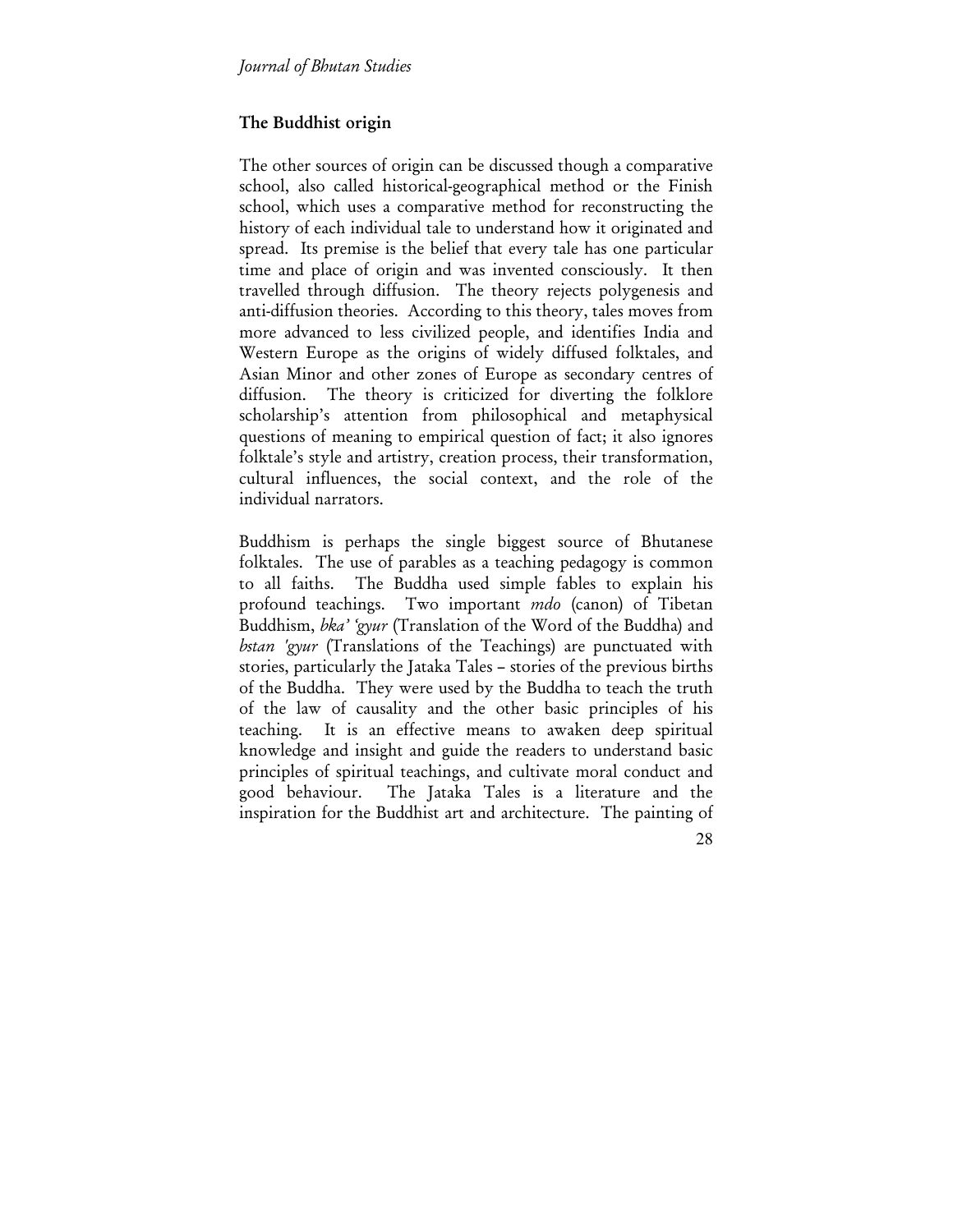#### *Dangphu Dingphu: The Origin of the Bhutanese Folktales*

*mthun pa spun bzhi* was an artist's expression of the one of the Jataka Tales. This category of tales lack magical elements, but are dominated by moral principles. The animal characters are common. Imageries, similes or metaphors of ocean, *nor bu*, ocean travel, elephants etc in the Bhutanese tales, in addition to the belief in the tripartite division of the world into *lha* above, *klu* below and *btsan* in between which of course the Bon worldview as much are the evidences of the influence of the Jataka Tales.

#### Lamas, travellers, pilgrims, and traders

Folktales migrated to the Americas through four channels, from Europe across the North Atlantic, from Africa across the South Atlantic, from Northeast Asia via the Bering Strait, and from Southeast Asia across the South Pacific (Utley et al, 1974). The Tibetan culture areas mentioned before was once a 'free and fertile zone' across which stories travelled with lamas, pilgrims, refugees, and traders who then knew no national borders. It was only after the formation of modern nation states and delimitation of national borders in the regions that free movements of peoples ended. Peoples living this large Tibetan culture areas could preserve distinct local cultures and could easily identify with each other since similarities of religion (Tibetan Buddhism), peoples, culture, languages (Tibeto-Burman dialects), geography, climate, and ecology are greater than dissimilarities. The commonality was such that folktales almost required no adaption. Unless told, it is not easy to distinguish many folktales narrated in these regions. But this is not to deny other channels of folktale migration. Today, the trans-Himalayan human and animal traffic is not as heavy as in the past, not because people prefer other modes of communication, but because of the formation and consolidation of nation states. For example, Tibetan lamas sought the sanctuary of Bhutan to escape prosecution of dominant ruling school as well as to avoid conflicts among different schools and sub-schools. Some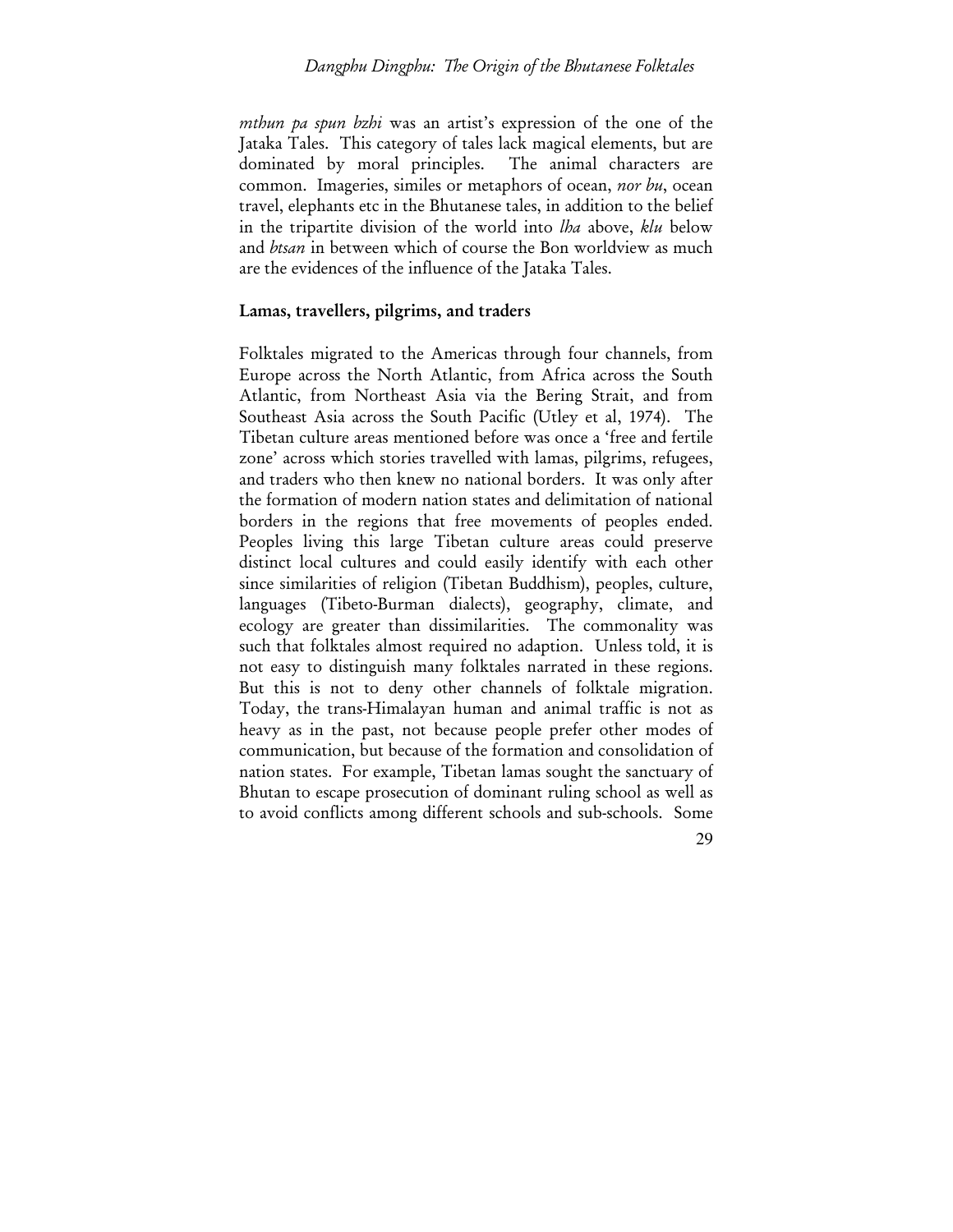had visited Bhutan to seek its peace and tranquillity; others to avail benefits of its many sacred places (*gnas*) and to spread Buddhism, particularly of their respective schools. Ordinary people crossed the 'border' freely, mostly for the purpose of trade and pilgrimage. They did not come empty but brought folktales which they used for teaching and entertainment. This does not suggest a one-way traffic. Bhutanese frequented Tibet and the neighbouring regions sharing common geography, religion, language, culture and climate, and took stories with them.

# Local adaptation

The anthropological folklore theory emphasizes the functional elements of folktales. In studying non-literate societies, which included the study of folk culture, anthropologists fore-grounded folktale's style and content, artistic creativity of individual narrator; co-existence of its multiple variants; and its functions in the society. Folktale in a culture reflects the traits of the material culture, and provides clues to lost tradition and history, suggested the use of the culture concept framework for folklore study (Bascom, 1954). Preferring 'verbal art' to 'folklore' he distinguished it as the creative composition of a functioning society, and called for viewing it as "dynamic not static, integrated not isolated, central not peripheral components of the culture" (Dorson, 1963, 102). Folktale, according to him, is a living recitation delivered to a responsive audience for cultural purposes.

One group of folktales is the work of adaptation. Trubshaw (2003) uses roots, branches and twigs, propagation and pruning metaphors to explain the migration and local adaptations of folktales. Folktale originates in a particular place and time, is transformed through narration over generations or migration to other lands and societies, which is then followed by adaptations to suit the local contexts. One reason for resiliency of folktales is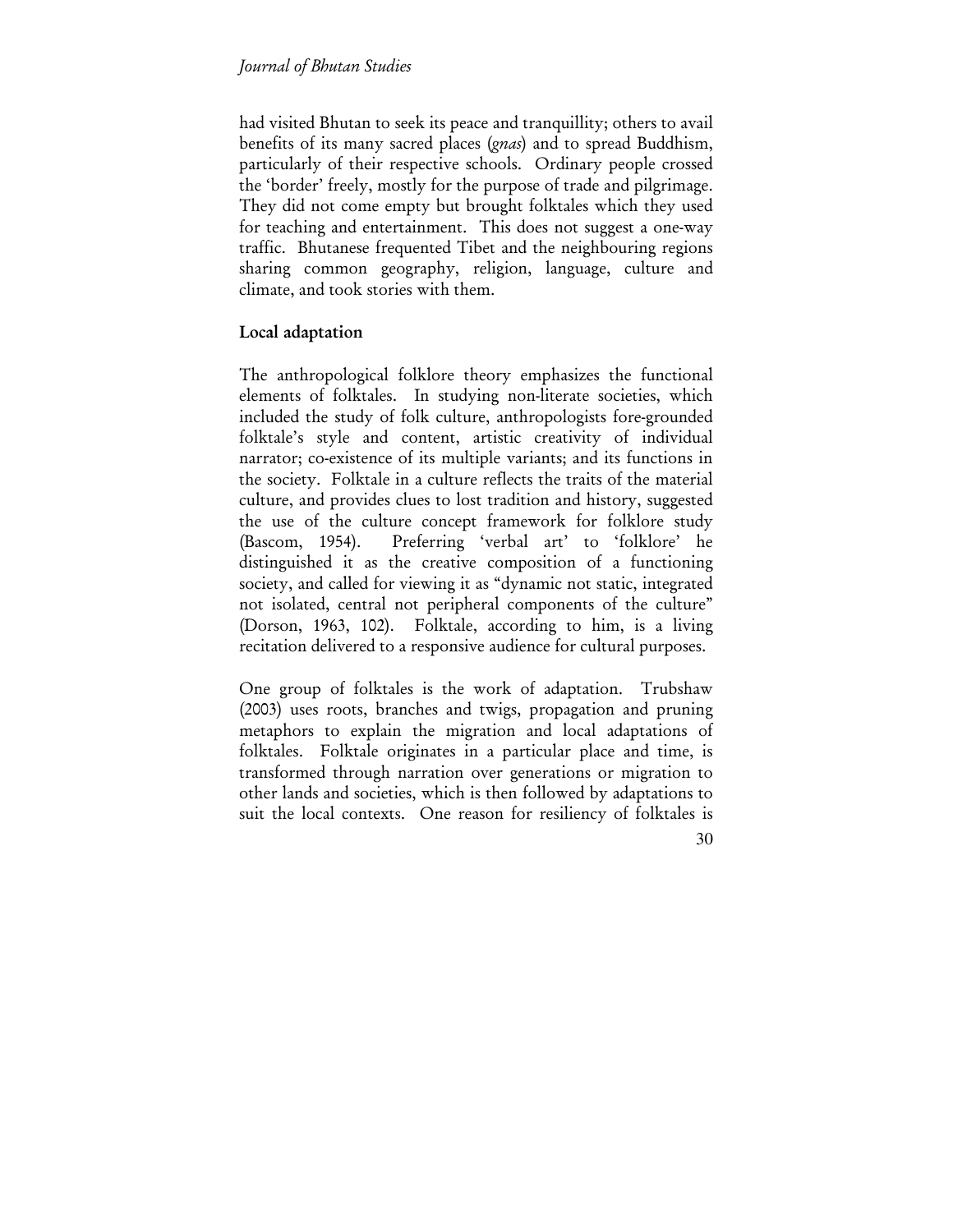that both narrators and listeners adapt countless stories they hear or read to suit local contexts. Folktales generally reflect the customs and beliefs, structures of families, communities and societies of the originating lands, adaptations render them servants to be witness to and mirror the local society, economy, culture, customs, tradition, beliefs, and faith of lands where they were adapted. Some of the Bhutanese folktales are versions of the folktales of other societies. They adapted those tales with the potential for children to appreciate and relate to their worldview, environment and lives.

## The Structure

The structure of Bhutanese folktales is not as different from those of other cultures and societies. However, there are few distinguishing characteristics. One unique characteristic of the Bhutanese folktale is its starting formula (Tandin Dorji, 2002L; Kunzang Choden, 1994). 'Once upon a time' or 'Long long ago' etc. , starting formula is universal across all cultures, which in Bhutanese culture is *sngon ma* … *sngon ma* … or *hon ma* … *hon ma*… However, *dang phu ding phu* is much more than 'once upon a time'. The longer the pause between Dangphu and Dingphu, the further back in time in which the story is believed to have taken place. Dangphu and Dingphu are also personified and assume characters of the story. Some people narrate folktales as, once there lived one Dangphu, and there lived one Dingphu. There is a belief that Dangphu should never catch up Dingphu; otherwise, there will be no story.

31 There is a story about Dangphu and Dingphu. Dangpo once escaped from Dingphu and began to run until a thorn got inside his foot. Dangphu asked a Brokpa for a needle to remove the thorn but he refused. He then asked a mouse to eat Brokpa's bag, but the mouse refused. A cat refused to eat the mouse, a dog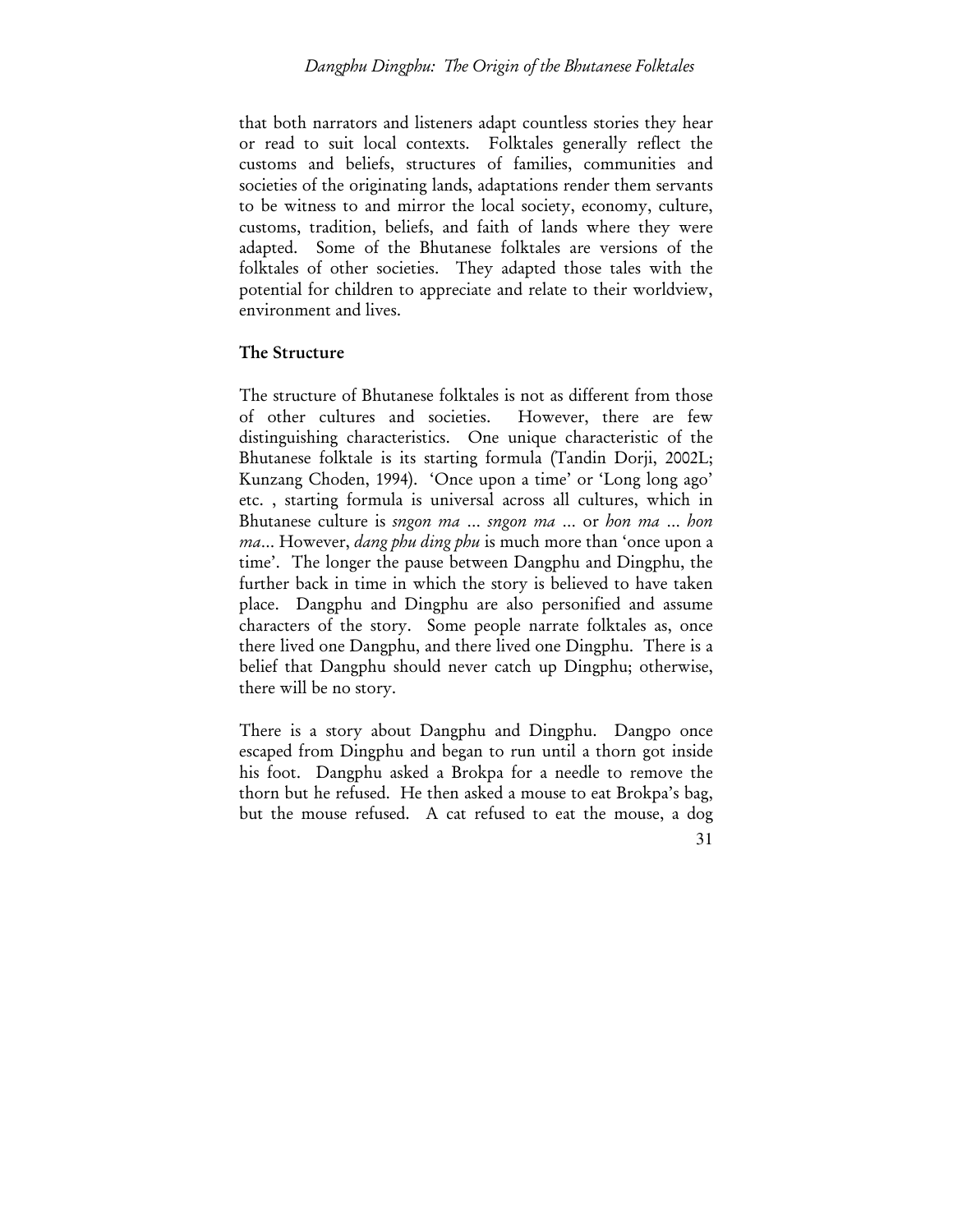refused to chase the cat, a stick refused to hit the dog, a fire refused to burn the stick, and water refused to put off the fire. At last a ram agree to drink water. Frightened water flashed on the fire, who in turn burnt the stick, who in turn beat the dog, who in turn chased the cat, who in turn caught the mouse, who in turn gnawed the bag of a Brokpa, who in turn borrowed his needle with which Dangphu took out the thorn from his foot and could escape Dingphu by hair's breadth (Tandin Dorji, 2002). This story is also narrated to close the folktale narration.

Folktales are not told but *shig*, equivalent to undoing a knot or unspinning thread roll or yarn bundle (Kunzang Choden, 1994). In Dzongkha, stories are not narrated but *tang*, equivalent of releasing or sending. The first one conjures up an image of unspinning yarn spun into a ball until the last end of the yarn, and listener(s) spinning them into a ball so that it could later be unspin. The second term, *tang* paints an imagery of a narrator releasing or sending stored-story, and listener(s) receiving it. However, both suggest that un-spinning or releasing (namely narration) is easier, more spontaneous and quicker than spinning or storing.

Unlike most western societies where stories are narrated around campfires or by professional storyteller at particular settings, every Bhutanese space is a place where folktales are narrated. However, the ideal place is homes. There are no professional story tellers either. Stories are mostly narrated after dinner from the moment family members retire to bed to until they fall asleep. This does not mean that stories are not told at other times. The choice of night is deliberate. Night is the time when all family members gather under one roof; a time when they could rest from work and reflect; a time when children are amidst their siblings, parents and relatives in sharp contrast to the day when they are alone or with grandparents.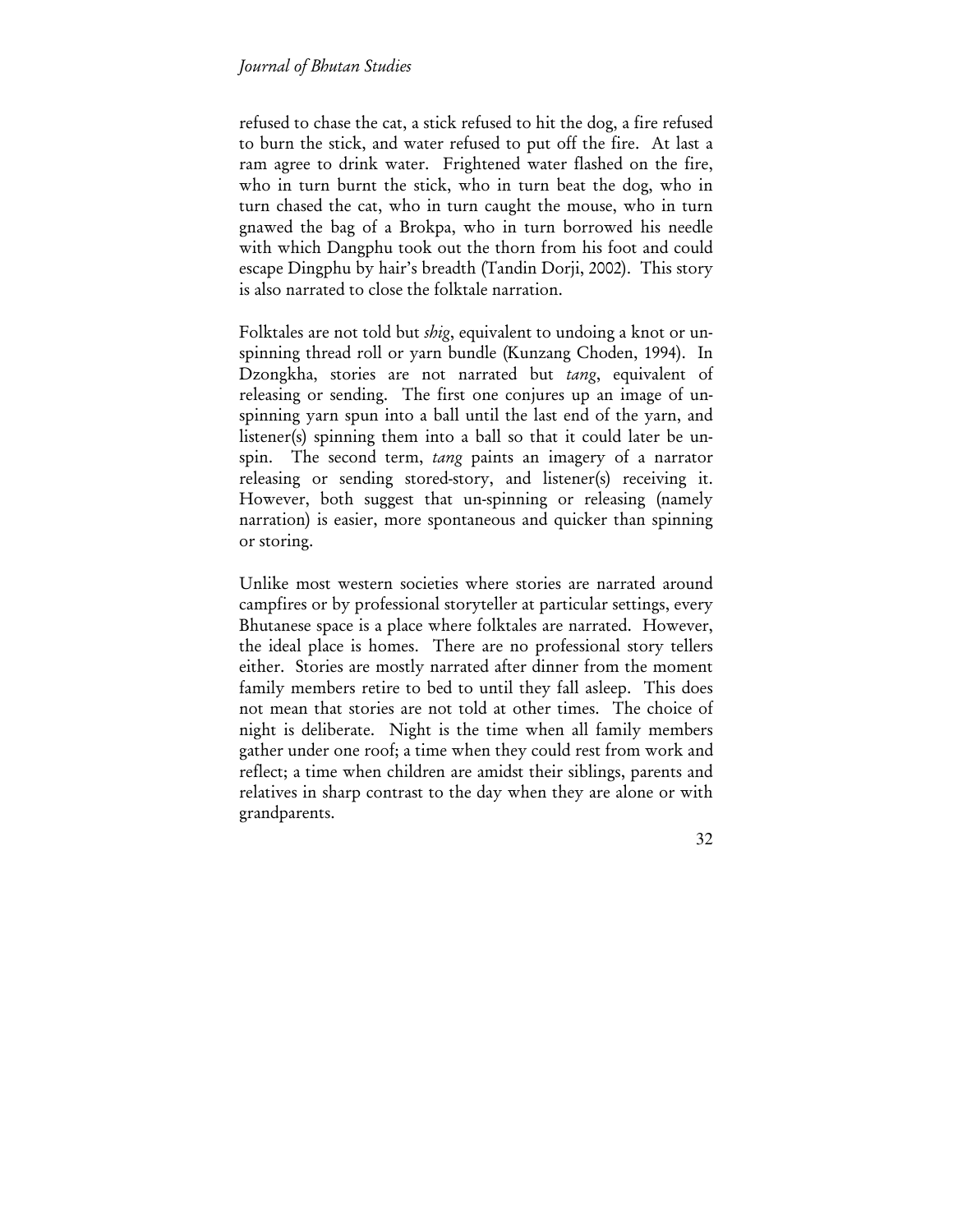Storytelling is an interactive process between narrator and listener; the one is useless without the other. In an ideal case, story telling takes place at homes between grand-parents and grand-children. When narrating, a listener must respond, 'Ae' (meaning yes, ok). If not it is believed that a ghost, not humans, will be listening. The utterance of 'Ae' helps narration makes it into an interactive process and keeps listeners awake. It also ensured that the narration is completed before both go to sleep.

#### Functions

Bhutanese folktales serve multi-purpose functions for individual, family, community and nation through its multi-layered meanings. Stories may be of trivial events, but of great moral and social consequence, with experiences drawn directly from farmers' daily life. Elsewhere (see Dorji Penjore, 2007, 258-277). I have discussed four main functions of the Bhutanese folktales: their roles and functions in children's education, entertainment and communication, as repository of history, language, culture and values, and their spiritual functions. Its educational function in Bhutan is significant where universal education was made available only in 1960s. This is not to suggest that it has no role in the present society since "up to 70 per cent of the world's peoples are oral cultures, meaning they require or prefer to communicate through narrative presentations, storytelling and other traditional art forms (Evans, 2004). It will continue to be relevant for individuals, families, communities and the country. The four functions cannot be described in isolation but in relation to other functions.

One of the primary functions of folktales is to teach children *yon rten* (qualities, but often translated and understood as 'knowledge' or education) and *rig pa* (awareness, mistakenly translated as intelligence or memorization power) necessary for surviving and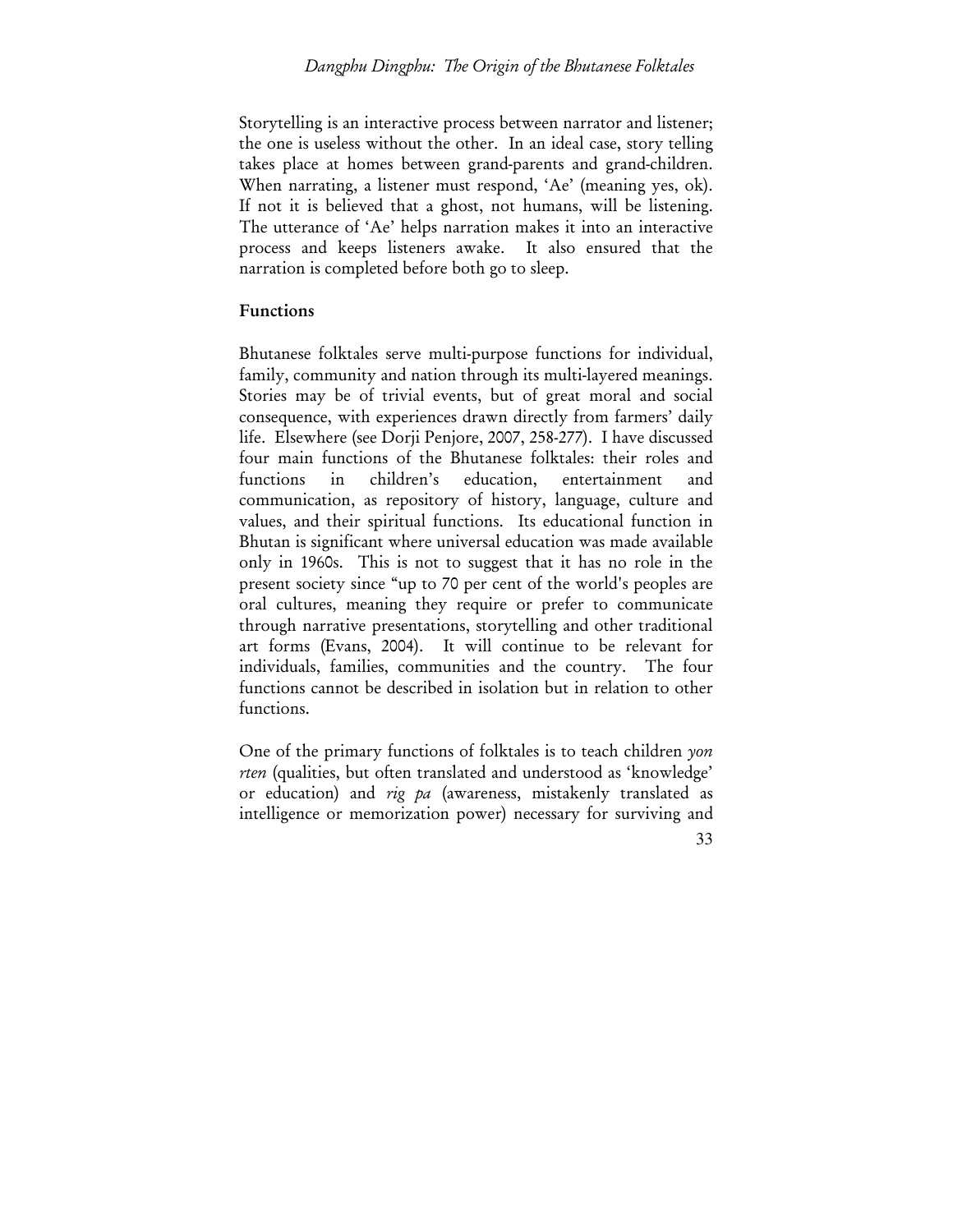thriving as farmers. When the monastic education was available to few children, the oral tradition served the role of today's universal western-style modern education. The traditional Bhutanese extended family system is today's equivalent of a school where ascending generations expose descending generations to knowledge, experiences, morals, customs, rituals and belief, and prepare them for their adult life. The folk composition, narration, memorization, adaptation and daily use of indigenous knowledge system transmitted through oral mediums were a continuous process. It fully met the learning needs of a traditional society.

Our grandmother's folktales are as meaningful as most school textbooks and classroom lessons mostly repeated enduring values of folktales, which are seldom found in other literary mediums. Demons of the tales stopped children from wandering alone in the forest; a cruel tiger is punished so that they can be kind; an ash of a frog-skin turns into gold overnight to fire their imagination; transformation of a lazy boy into a hard working person is their transformation as well; the spirits of trees and cliffs write human destiny, so that they respect nature; *klu* afflicts humans with leprosy so that people do not pollute their abodes.

What old people narrate during the day or night are what they had already experienced, what adults are experiencing during the day even as the tales are being told, and what children will face as adults. It serves as a medium for inculcating values to children. A tiger who does not honour his word is killed by a hunter to warn children about the danger of wild animals and travelling alone, and cultivating values of honesty at the same time. Values and wisdoms imparted have been time-tested through many years of interaction or experience with the real world. Storytelling is creative in the sense that they make children imagine and create their own mental pictures, thus leaving deep impression on them. The timing of the story telling, which mostly happen at night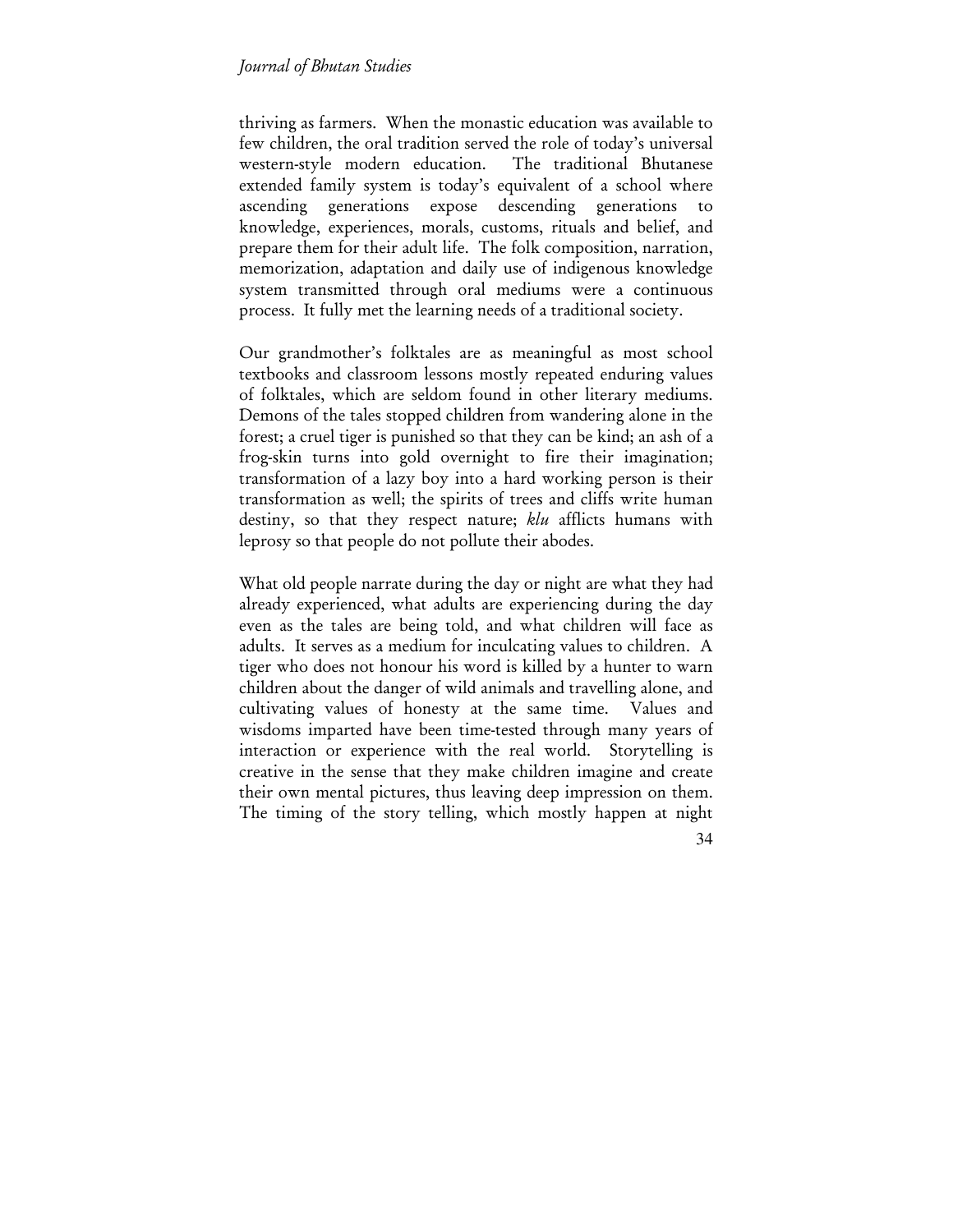before children go to sleep, is instrumental in plots or memorable scenes often appearing in dreams, which helps children draw lessons from tales, in addition to being a sleeping pill. All these happen without children being aware of the process: for children entertainment is the end, and value inculcation comes as a byproduct without their being aware of it. To parents, value transmission is the main objective and the entertainment is a byproduct. Devoid of any formal traditional sports or games, folktales provide entertainment to children.

Every folktale is a witness to the milieu (socio-economic, religious, cultural and political) of the time in which it was composed, narrated, and adapted. The ethnography of the past could be indirectly constructed from insights gleaned from the study of folktales. Folklore is a reservoir of local history and beliefs. Myths and legends in particular provide identity through insights they provide into local history and beliefs. The legends and myths associated with certain physical landscapes such as rocks, cliffs, waterfalls, lakes not only help people make meaning of the world around them, but help establish and perpetuate beliefs in spirits (*gnas po*) and conserve particular local ecosystem as their homes, which coincidentally are village water sources (Tshering C. Dorji, 2010). It instils a sense of belonging, patriotism and identity to their village. The settings and plots increase children's awareness of diversity of the culture and geography. Values affirmed by folktale characters are the same fundamental Bhutanese values which form the bedrock of our society: *bsam pa bzang po* (good intention); *dren lan* (returning gratitude), *dam tshig* (commitment), *mtha' dam tshig* (difference separating ruler and subject), *las rgyu 'bras* (the principle of cause and effect), 'jam pa dang *snying rje* (gentleness and compassion) (Tshering C. Dorji, 2010; Dorji Penjore, 2007).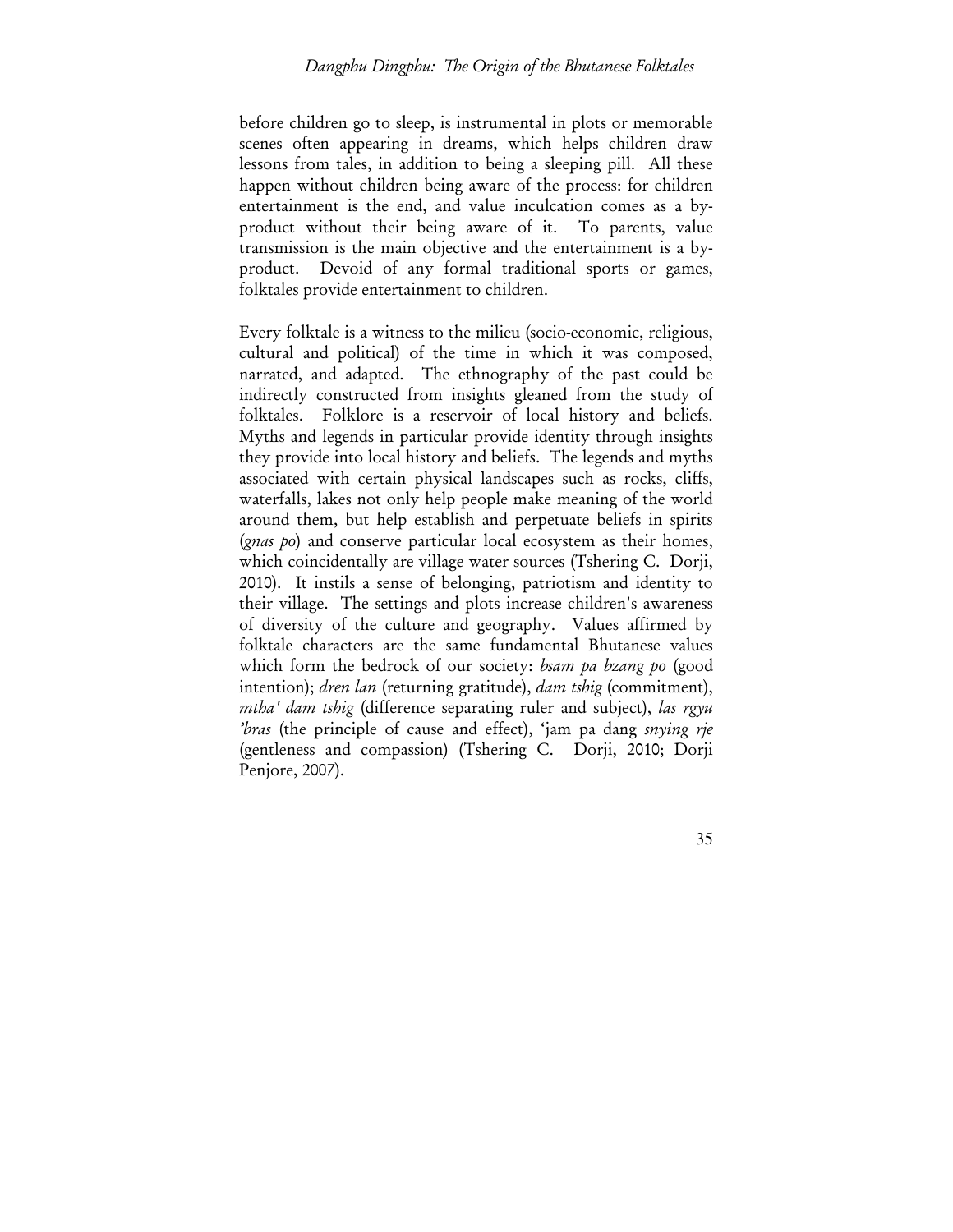### Conclusion

Walls of rural Bhutanese houses may have once echoed and reechoed with folktales narrations but frequency of narrations today is becoming ever fainter and lesser. There is a huge gap between original folktale reservoir and what could be narrated today. A Bhutanese folklorist would be disappointed by number of narrators and folktales surviving in the villages. The old people's ability to recollect or narrate folktales is decreasing, as there are rare occasions for them to narrate as school children take less interest in listening to parents' stories when they have worldwide choices of other stories in textbooks and the mass media. The death of any village elder is a loss of an important, irreplaceable heritage.

Culture is being promoted as Bhutan's unique identity. Value education is being emphasised as a priority by education system. Culture is one of the four pillars as well as the nine domains of Gross National Happiness. There is a scope for the study and use of folktales to fulfil those national objectives. Children more than any point in history need to learn Bhutanese values to balance non-Bhutanese values they consume through mass media in schools, homes and market.

But at the present rate of change, the folklore reservoir will be empty in the next few years. The current and urgent task is to document this important intangible cultural heritage before they are lost forever.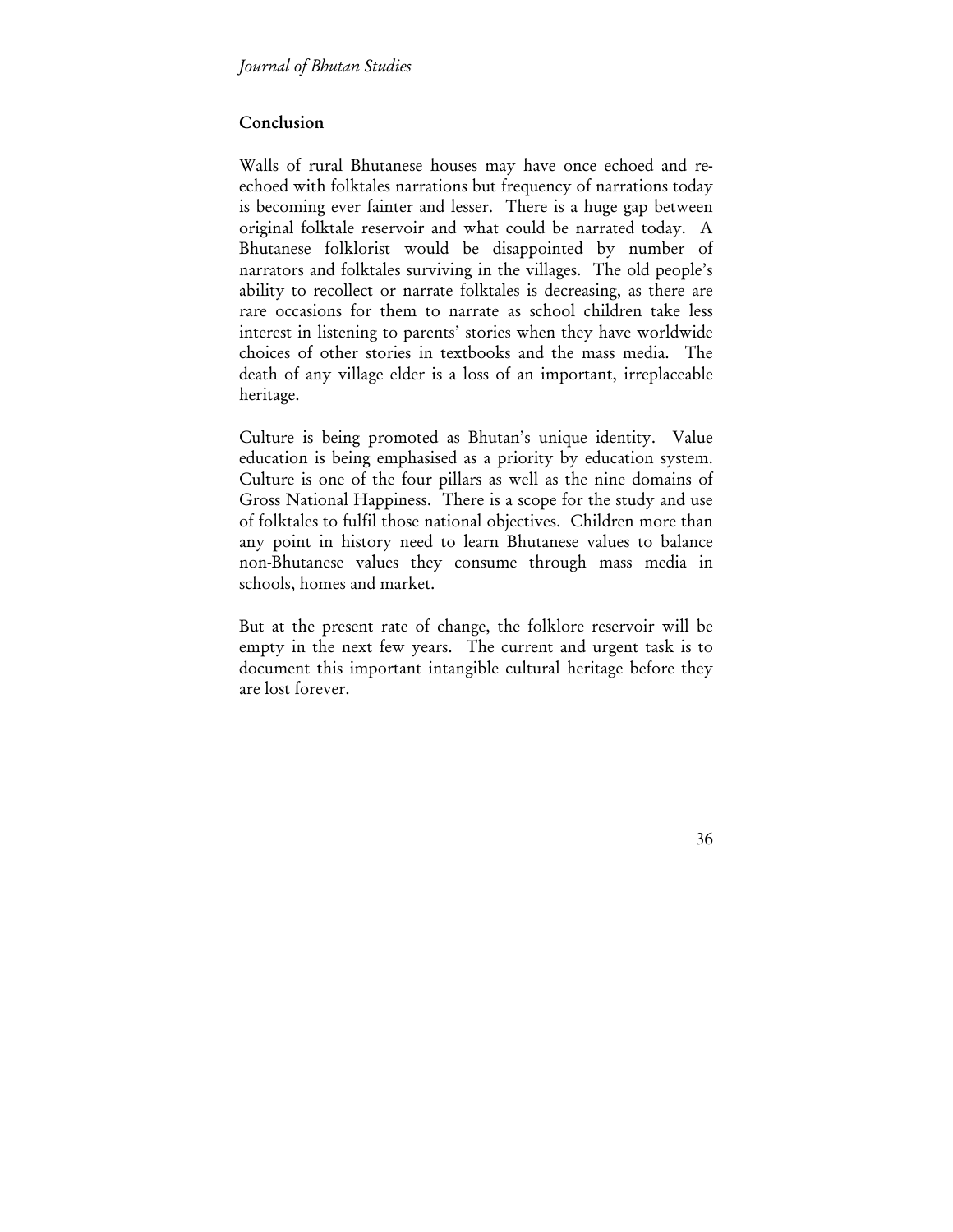#### References

- Aris, M. 1987. The Boneless Tongue: Alternative Voices from Bhutan in the Context of Lamaist Societies. *Past and Present*, 115:131-164.
- Bascom, W. R. 1954. Four Functions of Folklore. *Journal of American Culture* 67:333-349.
- Dhondup, K. 1981. *Songs of the Sixth Dalai Lama*. Dharamsala: Library of Tibetan Works & Archives.
- Dorji Penjore 2010. Oral traditions as alternative literature: Voices of Dissent in Bhutanese folktales. *Storytelling, Self, Society Journal,* (January-April 2010), 6(1): 77-87. Published by Taylor & Francis Group, an imprint of Routledge Publications.
- Dorji Penjore 2007. Folktales and Education: The Role of Bhutanese Folktales in Value Transmission. In *Rethinking Development - the proceedings of the Second International Conference on Gross National Happiness.* Thimphu: The Centre for Bhutan Studies.
- Dorji Penjore 2006. Folklore of Bhutan. In *The Greenwood Encyclopedia of World Folklore and Folklife*, edited by William M. Clements. Westport, Connecticut and London: Greenwood Press.
- Dorji Thinley 2009. The power of Bhutanese Folk Literature, in *Bhutan: Ways of Knowing*, eds. Frank Rennie and Robin Mason, 69-92
- Dorji Thinley 2005. *The Boneless Tongue: Figurative Proverbs, Wise Sayings and Incidental Remarks that Articulate a People's Way of Life, Culture Experience and Accumulated Wisdom*. Samtse: Dorji Thinle.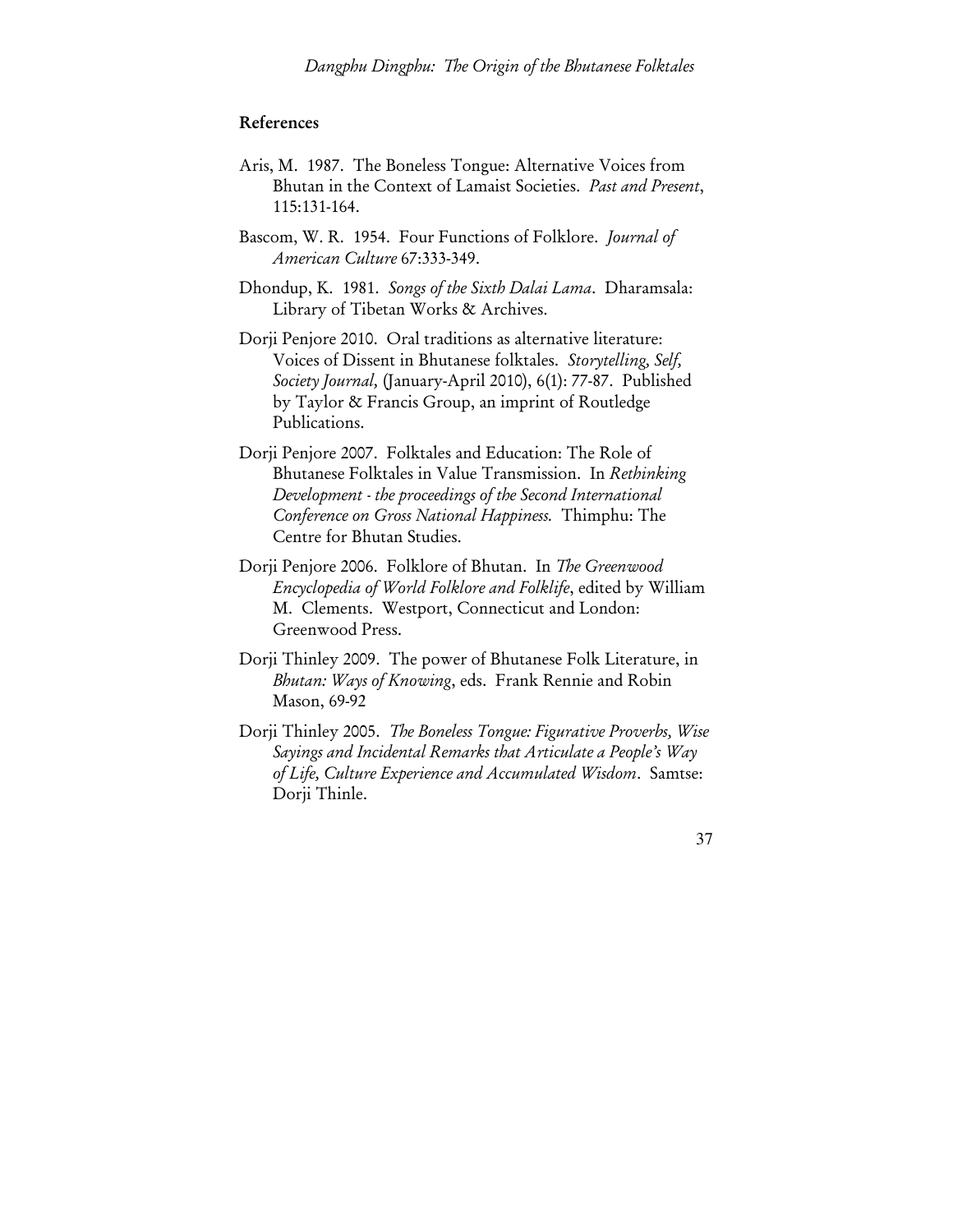- Dorson, R. M. 1963. Current Folklore Theories. *Current Anthropology*, 4(1): 93-112.
- Evans, S. 2004. Tears and Laughter: Promoting Gross National Happiness through the Rich Oral Traditions and Heritage of Bhutan. *Gross National Happiness and Development*. Thimphu: The Centre for Bhutan Studies.
- Hartland, E. S. 1900. *Mythology and Folktales: Their Relation and Interpretation*. London: David Nutt.
- Karma Ura 1995. *The Ballad of Peme Tshewang Tashi A Wind Borne Feather*. Thimphu: Karma Ura.
- Kunzang Choden. 1994. *Folktales of Bhutan*. Bangkok: Lotus.
- Murphy, William P. 1978. Oral Literature. *Annual Review of Anthropology*, 7, 113-136.
- Sonam Rinchen 2009. Lozey: a dying oral tradition. *Bhutan Observer*, 14 February 2009.
- Sorensen, P. K. , & Tshering Nidup 1999. *Sayings and Proverbs from Bhutan. Wits and Wisdom in Dzongkha Idioms*. Per K Sorensen and Tshering Nidup.
- Tandin Dorji 2002. Folktale Narration: A Retreating Tradition. *Journal of Bhutan Studies*, 6: 5-23.
- Trubshaw, B. 2003. An overview of folklore theory. http://www. indigogroup. co. uk/foamycustard/fc003. htm. Accessed 10. 12. 2009.
- Tshering Cigay Dorji. 2010. Preserving Our Folktales, Myths and Legends in the Digital Era. *Storytelling, Self, Society Journal* (January-April 2010), 6(1): 19-38; Published by Taylor & Francis Group, an imprint of Routledge Publications.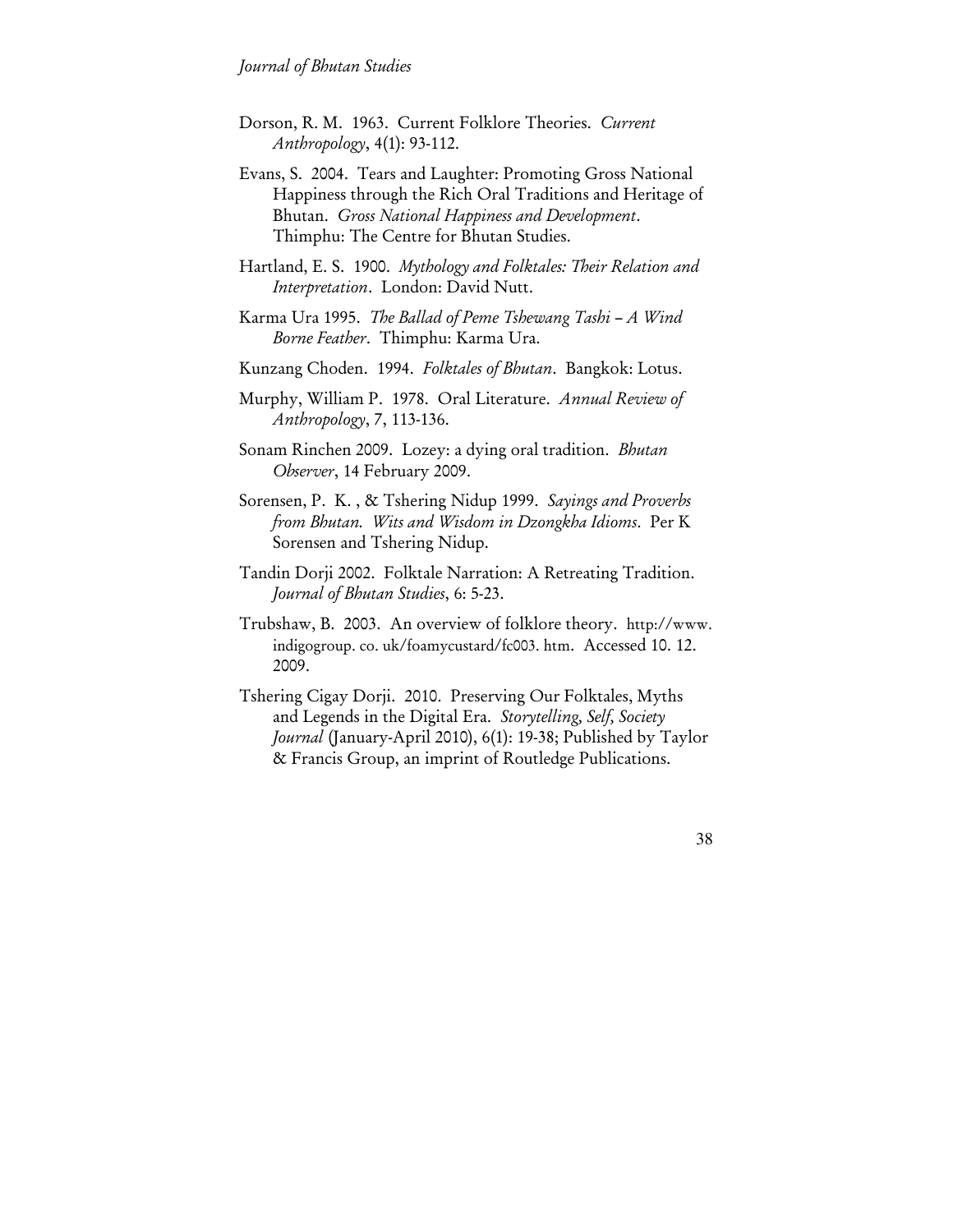Utley, L. , et al 1974. The Migration of Folktales: Four Channels to the Americas [and Comments and Reply]. *Current Anthropology*, 15 (1): 5-27.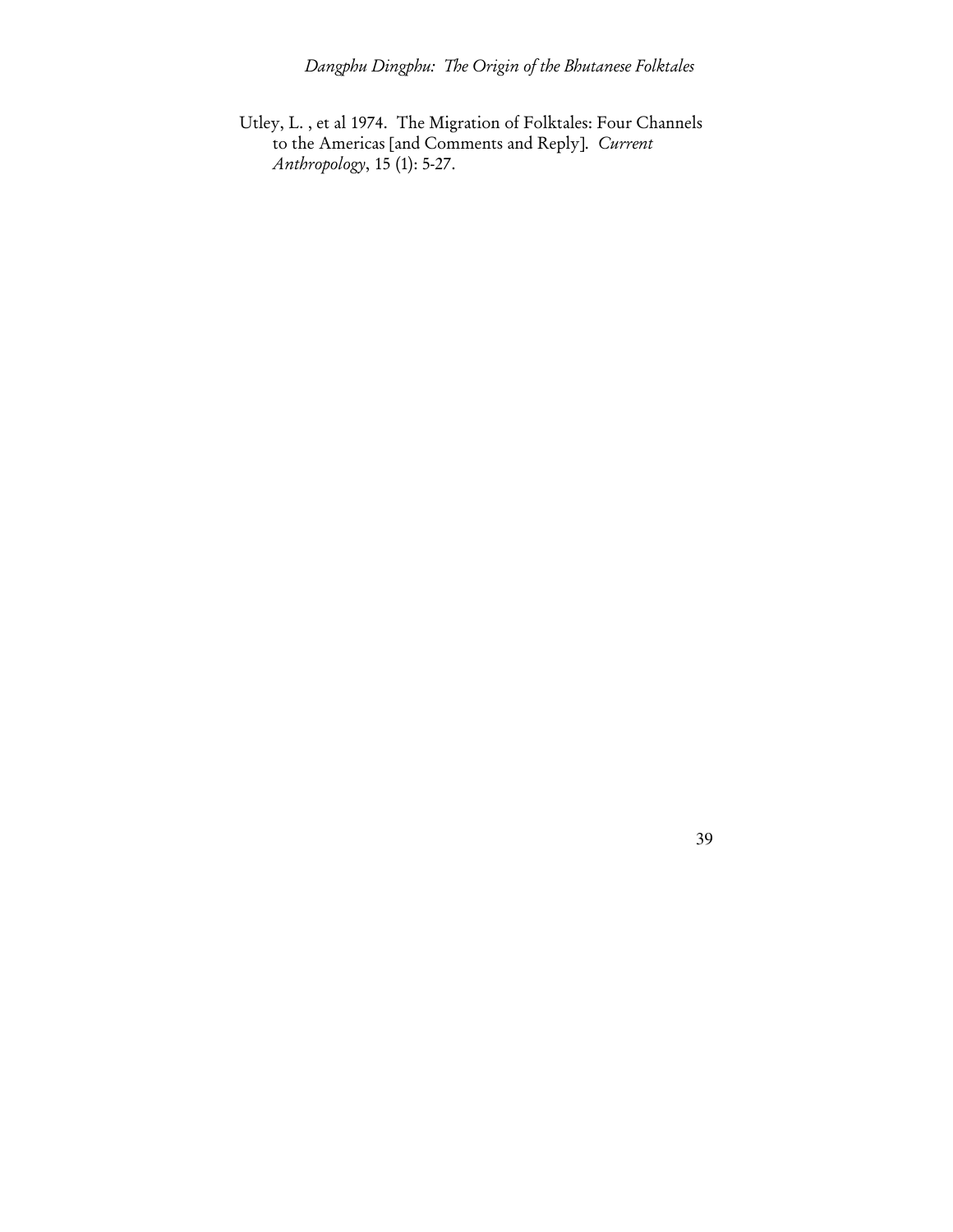# Appendix: Bhutanese Folklore Literature

## srung

*Collection of Bhutanese Folktales in Dzongkha* by Dasho Sherab Thaye

*Folktales of Bhutan* (1994) by Kunzang Choden

*Ap Wang Dugay - A Bhutanese Folk Hero* (1995) by John Michael Chiramal

*Bhutanese Tales of the Yeti* (1997) by Kunzang Choden

*Tales from Rural Bhutan* (1998) by Kinley Wangmo

*Folktales of Bhutan* (1998) by Rita Thomas

*Talisman of Good Fortune and Other Stories from Rural Bhutan* (2002) by Rinzin Rinzin

*Heard from Grandparents* (2002) by Drugyal HSS Literary Club

*Bhutanese Folktales (From the South and the East)* (2004) by Gopilal Acharya

*Was it a Yeti or a Deity? A collection of folktales from Kheng* (2006) by Dorji Penjore

*The Cuckoo and the Pigeon: A Collection of Folktales from Rural Bhutan* (2008) by Ngawang Phuntsho

40 *The Spirits who Write Human Destiny – A Collection of Folktales*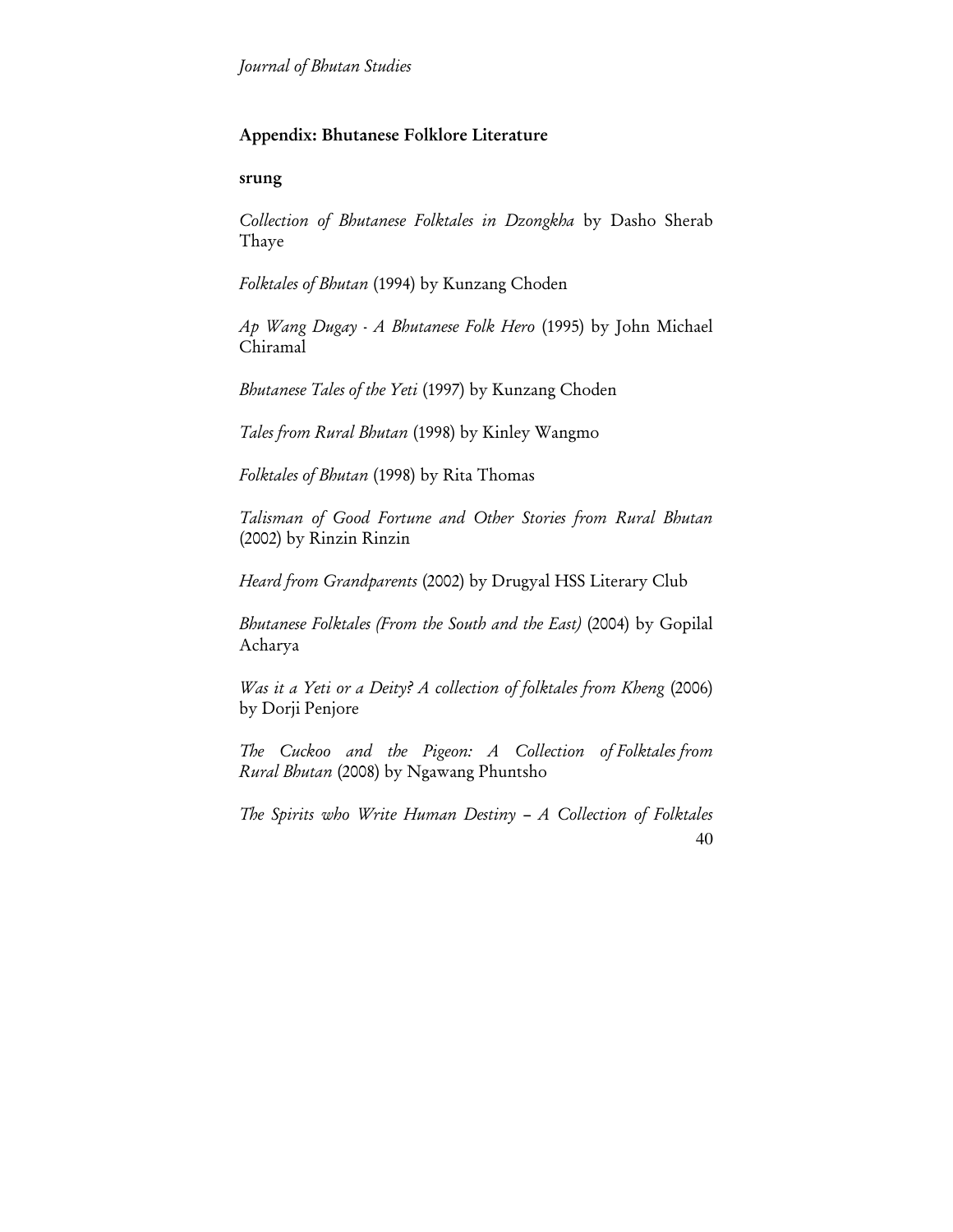*from Rural Bhutan* (forthcoming) by Dorji Penjore

## dpe gtam

*'byad pa'i legs bshad dang 'jig rten pa'i dpe gtam* by Dasho Sherab Thaye

*'byad pa'i legs bshad dang bslab bya* (1986) by Dasho Sherab Thaye

*rdzong kha'i dpe gtam tshig 'grel* (2003) (Commentaries on Dzongkha Proverbs) by Dasho Sherab Thaye

*Sayings and Proverbs from Bhutan - Wits and Wisdom in Dzonghha Idioms* (1999) by Per K Sorensen and Tshering Nidup (with Dzongkha text)

*The Boneless Tongue: Figurative Proverbs, Wise Sayings and Incidental Remarks that Articulate a People's Way of Life, Culture Experience and Accumulated Wisdom* (2005) by Dorji Thinley (with Dzongkha text)

*dpe gtam tshig gyi lde mig (Sayings - Key to Witty Conversations)* (2002) by Gyonpo Tshering,

## glo zas

*pad ma'i tshe dbang bkra shis kyis 'gyur ba'i blo bsral dang dge slong gsum dar bkra shis 'krun glu//* 

*'brug gyi blo zas* by Dasho Sherab Thaye

*The Ballad of Peme Tshewang Tashi – A Wind Borne Feather* (1995) by Karma Ura